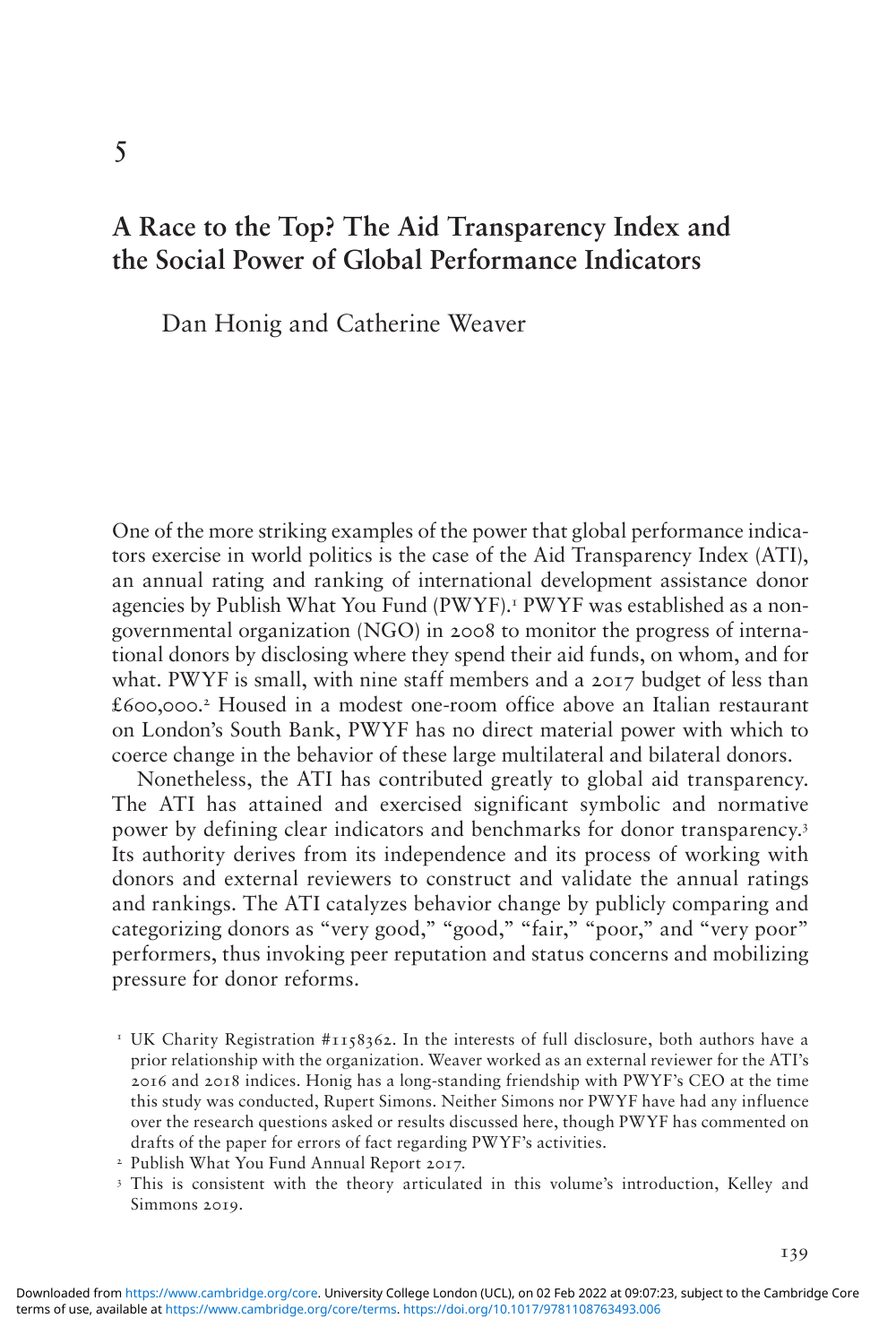This is important. Since the first High-Level Forum on Aid Effectiveness in Rome in 2003, a cascade of initiatives and organizations have sought to pry open the spigot of information on donor agencies' projects and programs.4 The principles of transparency and open data are centrally embedded in the 2030 Sustainable Development Goals and the UN's "Data Revolution,"<sup>5</sup> in hopes of centralizing information and improving donor coordination, country-level development planning, and management.6 Advocates also claim that transparency empowers the poor by providing opportunities for citizen voice and feedback. For example, in January 2018, two Ebola survivors from Sierra Leone sued their government, alleging that it had misdirected millions of dollars of foreign aid marked for the Ebola crisis.7 Transparency, simply put, promises to make aid more inclusive, accountable, and effective. The notion that transparency is coincident with public disclosure of greater information is not limited to the ATI. For example, Hollyer, Rosendorff, and Vreeland have taken greater public disclosure to be a key element of transparency in a series of scholarly publications.<sup>8</sup>

However, to an aid industry long subject to public scrutiny, the push for transparency presents a double-edged sword. On the one hand, the transparency agenda promises to assuage NGOs, civil society organizations (CSOs), and national parliaments who have long demanded enhanced access to donor information as a tool for accountability. On the other, as our interviews with donor staff and management suggest, transparency also threatens to lift the veil on internal processes that might disrupt donors' relationships with borrowers, introduce onerous reporting burdens, and invite further interrogation from parties disaffected by aid programs. Not all donor agency staff agree that the ATI's thirty-nine indicators represent the "right path" toward transparency. PWYF's efforts to promote convergence on the ATI's particular standards are not simply a matter of pushing on an open door. The ATI constitutes a critical case study that can address key questions regarding under what conditions and through what mechanisms an NGO-produced Global Performance Indicator (GPI)

- <sup>4</sup> For reviews of transparency and accountability initiatives in global development, including campaigns and initiatives focused on aid transparency, see Carothers and Brechenmacher 2014; Darby 2010; Gaventa and McGee 2013.
- <sup>5</sup> See "Guiding Principles of Data Reporting and Data Sharing for the Global Monitoring of the 2030 Agenda for Sustainable Development," [https://unstats.un.org/sdgs/files/meetings/](https://unstats.un.org/sdgs/files/meetings/iaeg-sdgs-meeting-06/2017-10-04_CCSA%20Guiding%20Principles%20data%20flows.pdf) [iaeg-sdgs-meeting-06/2017-10-04\\_CCSA%20Guiding%20Principles%20data%20flows.pdf](https://unstats.un.org/sdgs/files/meetings/iaeg-sdgs-meeting-06/2017-10-04_CCSA%20Guiding%20Principles%20data%20flows.pdf).
- <sup>6</sup> Interviews with Owen Barder, Center for Global Development [June 26, 2011]; and with Tony German, Development Initiatives, January 11, 2017. See also Barder 2016; Carothers and Brechenmacher 2014; Collin, Zubairi, Nielson and Barder 2009; Florini 2007; Herrling 2015; Mulley 2010; Publish What You Fund 2009.
- <sup>7</sup> Cooper Inveen, "Ebola Survivors Sue Government of Sierra Leone Over Missing Millions," *The Guardian*, January 5, 2018. Retrieved from [https://amp.theguardian.com/global](https://amp.theguardian.com/global-development/2018/jan/05/ebola-survivors-sue-sierra-leone-government-over-missing-ebola-millions?CMP=share_btn_tw&__twitter_impression=true)[development/2018/jan/05/ebola-survivors-sue-sierra-leone-government-over-missing-ebola](https://amp.theguardian.com/global-development/2018/jan/05/ebola-survivors-sue-sierra-leone-government-over-missing-ebola-millions?CMP=share_btn_tw&__twitter_impression=true)[millions?CMP=share\\_btn\\_tw&\\_\\_twitter\\_impression=true](https://amp.theguardian.com/global-development/2018/jan/05/ebola-survivors-sue-sierra-leone-government-over-missing-ebola-millions?CMP=share_btn_tw&__twitter_impression=true), January 13, 2018.
- <sup>8</sup> Hollyer, Rosendorff, and Vreeland 2011, 2014, 2015, 2018a, 2018b.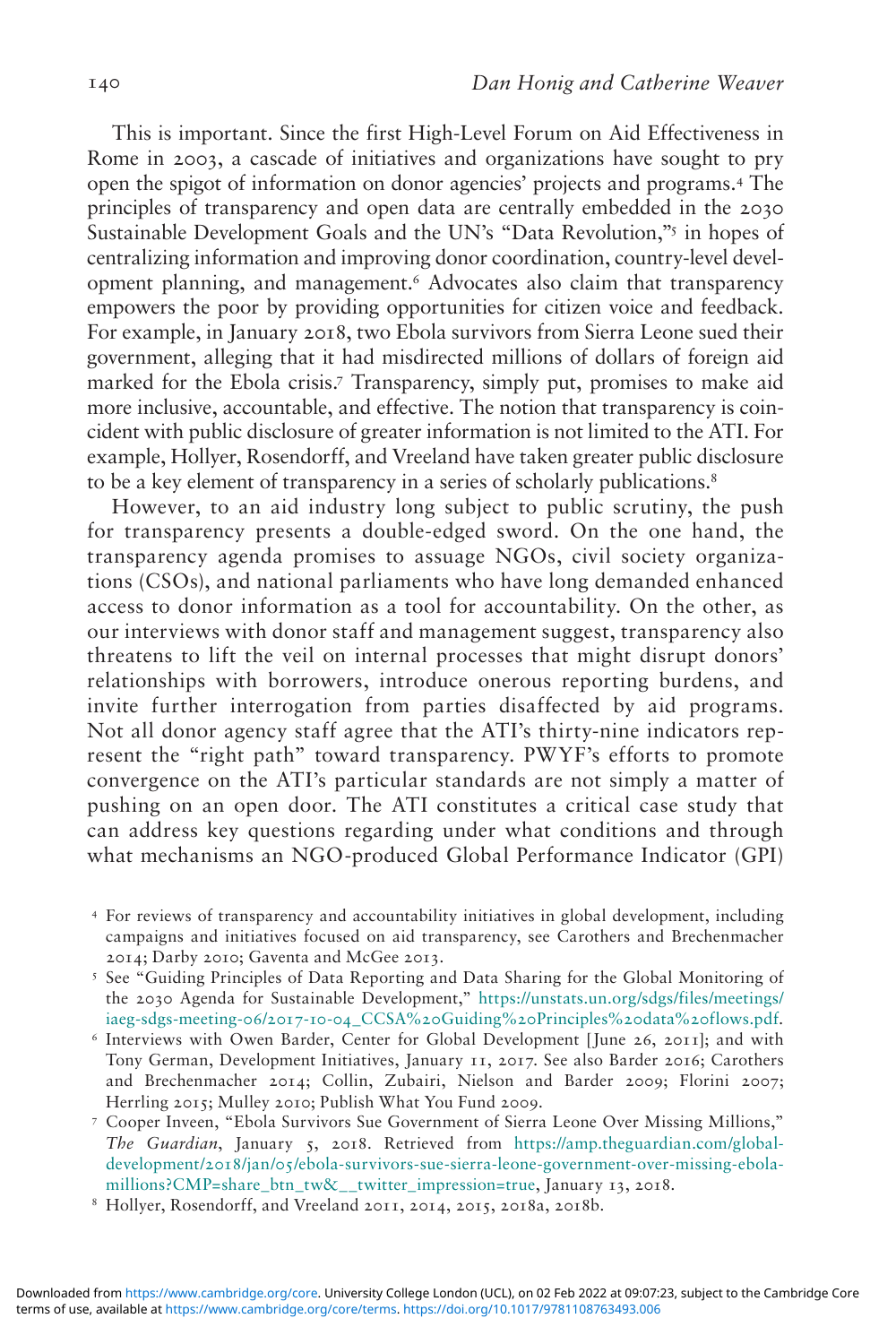can influence powerful actors to do what they otherwise might not do on their own volition. Bisbee et al.; Doshi et al.; and Skagerlind's contributions to this volume demonstrate the impact of GPIs propogated in part by international donors (the Millennium Development Goals and Ease of Doing Business indicators, respectively) on the behavior of countries.9 We explore whether the donor community is also itself influenced by GPIs. We find that the ATI does affect donors' transparency practices, but not evenly. Agencies that have aid distribution as their primary operational mandate (e.g. the US Agency for International Development) are much more likely to respond to the ATI than donors for whom the provision of official development assistance is secondary to their core mandate (e.g. the US Department of Defense). When agencies respond to the ATI, they do so because of the ATI's influence on policy *elites*. The ATI diffuses via networks of elite actors, consistent with Morse's findings in her analysis of the Financial Action Task Force (FATF) in this volume.10

Similarly to the findings in Kijima and Lipscy, Koliev et al. and Roberts and Tellez' contributions to this volume the ATI operates via normative pressure, which in the ATI's case operates through professional networks.<sup>11</sup> Elites worry about their status in their peer group of aid professionals and are susceptible to socialization around new norms. The very process of being closely monitored and regularly interacting with the PWYF team produces inter- and intra-organizational learning and norm diffusion, and professionalizes aid staff and management around ATI's standards. Secondarily, the ATI enhances domestic *political pressure* by equipping transparency reform proponents (particularly those with some material power over aid agencies) with critical information and clear standards to guide policy change.

In what follows, we provide a brief overview of the international aid transparency movement to provide context for our study of the ATI. We use quantitative analysis to understand variation in donor performance on, and donor response to, the ATI. Then we further examine mechanisms using qualitative interview evidence.12 This qualitative research enables us to dig deeper into how the channels of influence work. Together, our quantitative and qualitative evidence informs our conclusion that the ATI does in fact influence donors, and does so primarily through elite channels of influence and secondarily through its indirect influence via political pressure of donors' principals.

<sup>9</sup> Bisbee et al. this volume; Doshi et al. 2019; Skagerlind 2019.

<sup>&</sup>lt;sup>10</sup> Morse 2019.

<sup>&</sup>lt;sup>11</sup> Kijima and Weaver 2019; Koliev et al. 2019; Roberts and Tellez 2019.

<sup>12</sup> Specifically, as part of a broader project on aid transparency between 2010 and 2017, Weaver personally interviewed or sent trained graduate research assistants to conduct 465 interviews in eight countries, with a concentrated focus on members of the development community based in the US (DC and New York), the United Kingdom, Kenya, Uganda, Malawi, and Nepal. These interviews are listed in the online appendix and discussed further later.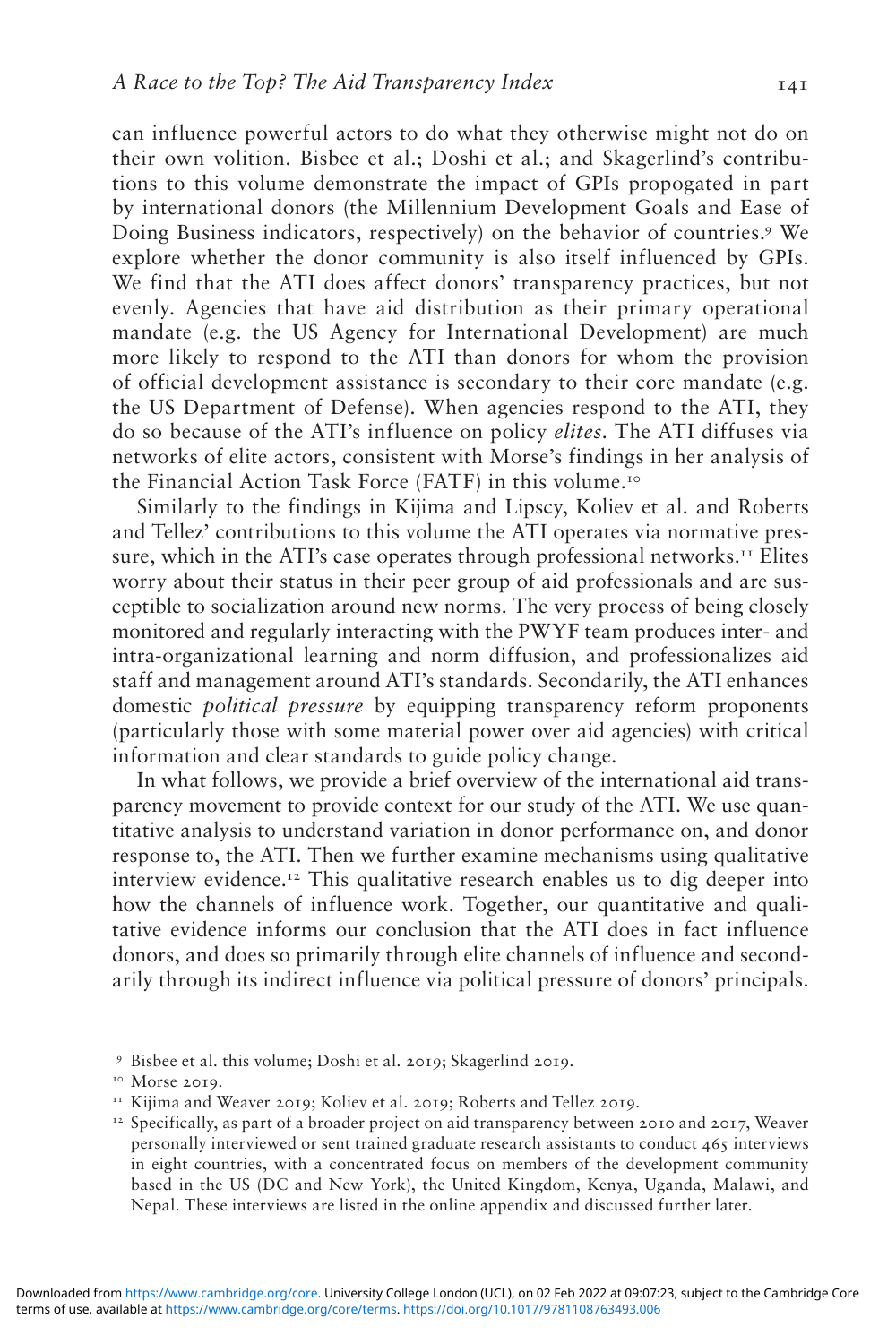# the international aid transparency movement and the ati

The transparency movement represents a sea change for international aid. Ten years ago, if you wanted to find out how much development assistance was going to Kenya, to whom, and for what, you would have needed highbandwidth access to the Organisation for Economic Co-operation and Development's (OECD) creditor reporting system and the ability to decipher the complex accounting jargon of elaborate spreadsheets. Even then, only highly aggregated data were available. Actual project documents, which might or might not have contained information on the subnational locations of aid activities, implementing partners, and details on project objectives, could be attained only in hardcopy and for a fee, through a few select donors' public information centers. Borrower governments themselves had scant knowledge of where the aid was in their country. As one Malawian Deputy Minister of Finance told us in 2010, "We don't really know where the aid is in our country, what [it] is doing, and who is doing it. How can we plan to properly spend government money to build schools, hire doctors, or provide services when we don't know if our donor partners are already doing this?"13

By 2017, the aid information landscape had dramatically changed. It is easy now to go directly to the World Bank's website to find full project documents. Most major donors have created public dashboards, with infographics and interactive maps. The International Aid Transparency Initiative, established in 2008, is rapidly moving toward a common, publicly accessible database with standardized information on the precise geographical locations of aid, budget data, and activity-level project details. While significant challenges remain, the past decade has been nothing short of a revolution in aid data.<sup>14</sup> Achieving this transparency in the multibillion dollar global aid industry has not been an easy task. Donor agencies have enjoyed relative opacity for most of their existence. Past efforts to enact fundamental changes in national freedom of information acts and organizational information disclosure policies have been met with resistance and persistent delays.<sup>15</sup> Numerous published analyses and interviews point out pervasive problems of organizational inertia, staff's cultural fears surrounding transparency, and a myriad of technological and economic barriers to change.16

PWYF was established in 2008 by International Aid Transparency Initiative (IATI) advocates, including founding CEO Karin Christiansen, with funding from the Hewlett Foundation and Open Society Foundation. Three short years later, at the Fourth High Level Forum on Aid Effectiveness in Busan, South Korea, in November 2011, most major donor countries and

<sup>13</sup> Interview with Deputy Minister of Finance, government of Malawi, Nairobi, Kenya, December 2010.

<sup>&</sup>lt;sup>14</sup> Lee 2016.

<sup>&</sup>lt;sup>15</sup> Carothers and Brechenmacher 2014; Florini 2007; Ingram 2015; Nelson 2001.

<sup>&</sup>lt;sup>16</sup> Bent 2015; Weaver and Peratsakis 2014.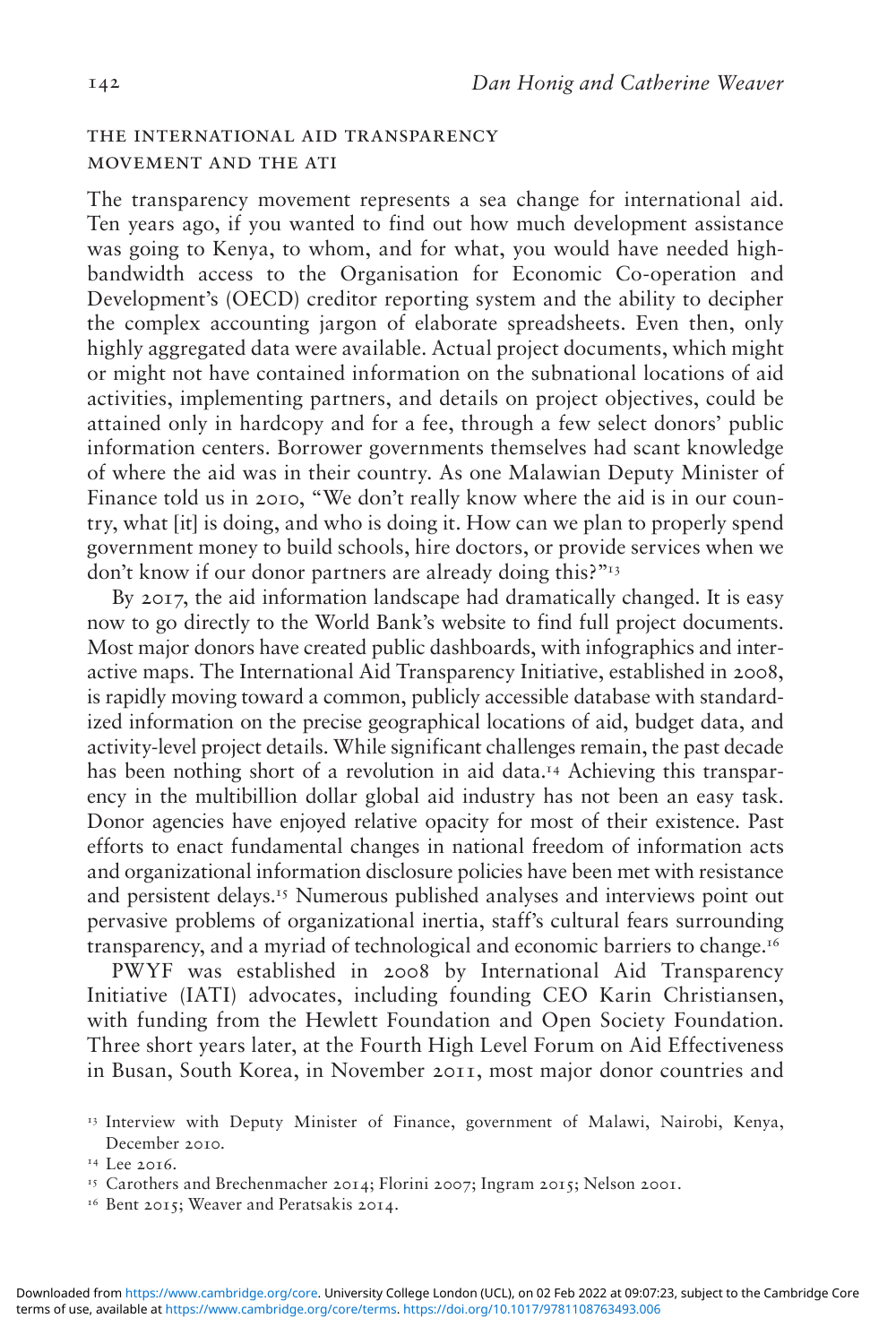agencies – including many from the global south – committed themselves to reporting their aid information to a common standard.17 A rich set of supranational initiatives (such as the EU Aid Transparency Guarantee and the Global Partnership for Effective Development Cooperation), national-level policies, open data systems,<sup>18</sup> and international non-governmental organizations and networks have since been created to advocate for open aid data.19 PWYF's ATI plays a specific role in this advocacy movement by translating the broad goals of transparency into measurable standards of performance and using ratings and rankings to monitor and enforce donor agencies' compliance with these international commitments.

The ATI works explicitly through engagement with donors and independent experts to collate annual data. Publish What You Fund publishes the evaluation criteria for a given year's index and engages in a three-month dialogue with every aid agency prior to the finalization of annual ATI scores. There were annual releases of the ATI from 2011 to 2016.<sup>20</sup> While the methodology of the ATI has been modified slightly over time, the ATI has always focused on publishing specific data regarding aid flows at the activity level – that is, the details regarding particular interventions and projects. While the ATI is primarily disseminated to the public via hierarchical rankings of agencies into

- <sup>17</sup> The standard combined three complementary systems: the Organisation for Economic Co-operation and Development (OECD) Development Assistance Committee (DAC) Creditor Reporting System (CRS++), the OECD DAC Forward Spending Survey (FSS), and the International Aid Transparency Initiative (IATI). See [https://stats.oecd.org/](https://stats.oecd.org/Index.aspx?DataSetCode=CRS1) [Index.aspx?DataSetCode=CRS1](https://stats.oecd.org/Index.aspx?DataSetCode=CRS1), <https://stats.oecd.org/Index.aspx?DataSetCode=FSS>, and <http://www.aidtransparency.net> for more on each of the three systems.
- <sup>18</sup> For example, many countries especially lead countries such as Sweden, Britain, Denmark, and the US – adopted national transparency guarantees with specific references to aid (Sweden, Britain), integrated aid transparency commitments within their Open Government Partnership National Action Plans, and similar open aid data strategies and policy papers. In the US case, see Obama's executive order on open government (Obama 2009) and the Office of Management and Budget's open government directive (Orszag 2009). For examples of aid transparency systems, see the UK Department for International Development's DevTracker, Sweden's openaid.se, Denmark's Danida Open Aid USAID's Global Aid Explorer, and the US Government's Foreign Assistance Dashboard. See also Clare, Verhust, and Young 2016; Speech by the Secretary of State for International Development, Justine Greening, MP, at an event hosted by PWYF, BOND, and UK Aid Network, 2012, on file with authors.
- <sup>19</sup> See, for example, AidData, Aidwatch, aidinfo, Development Gateway, DevInfo, Development Initiatives, Data2X, Interaction, Modernizing Foreign Assistance Network, Open Aid Partnership, Oxfam International, and many others.
- <sup>20</sup> In that time there were five full waves of the ATI:  $20I1$ ,  $20I2$ ,  $20I3$ ,  $20I4$ , and  $20I6$ , In  $20I5$ , PWYF conducted a mid-term review covering only EU and US agencies. The 2011 data were called a "pilot index"; there was also a 2010 assessment, but at a country level and based on perceptions surveys. While annual through 2016 (the last data included in this paper), the ATI has now transitioned to an eighteen-month cycle. (E-mail from Elise Dufief, PWYF Research Manager, November 21, 2017), and there is no 2017 ATI. The 2018 index was launched in June 2018, after conditional acceptance of this paper. We therefore do not consider the 2018 data, with data through 2016 included in the analysis.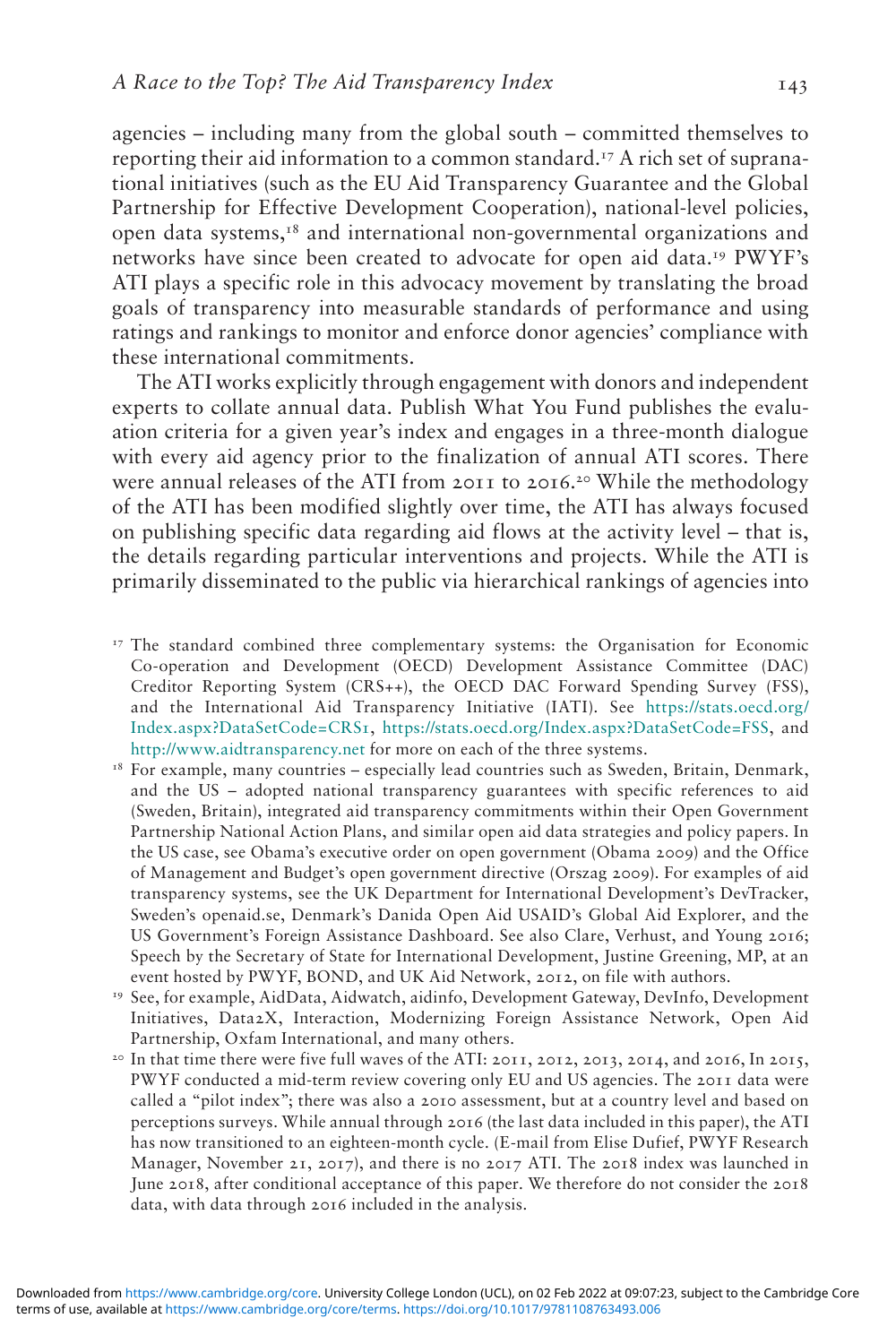categories (good, fair, poor, etc.), these rankings draw from a continuous scale drawn from a series of indicators. There are currently thirty-nine indicators in the ATI, which cover information such as project title, description, budget, and objectives of interventions. Table 5.1 provides greater detail.

The comprehensive index largely evaluates national government agencies and international organizations, as well as a few foundations (e.g. Hewlett and Gates). The primary focus is bilateral aid agencies (e.g. the US Agency for International Development or the UK Department for International Development) and major multilateral aid-focused organizations (e.g. the UN Development Program or the World Bank), who together account for the vast majority of official development assistance (ODA). The index also includes agencies that disburse significant amounts of foreign aid, even though development assistance is not their primary mandate. For example, the 2016 index includes six US government agencies, only three of whom have ODA as a primary mandate.<sup>21</sup>

### when and how does the ati influence aid donors?

A recent survey of staff within US development agencies revealed that over 75 percent of respondents thought the ATI had a "very positive impact" on their own agency's transparency efforts.22 To what extent does observable agency behavior support this claim? If indeed the ATI influences organizational practices, under what conditions do we observe this impact? How exactly does the ATI influence targeted donors? Key informants and our examination of agency-level documents suggest that not all donors are equally concerned about, or responsive to, the ATI's assessment of their agencies' performance.<sup>23</sup> One key mediating factor appears to shape agencies' reaction to the ATI: whether their primary mandate is to provide ODA.

In the introduction to this volume Kelley and Simmons suggest there are several possible channels of influence for GPIs.<sup>24</sup> In the case of the ATI, our

<sup>24</sup> Kelley and Simmons 2019.

<sup>&</sup>lt;sup>21</sup> The three agencies with aid as a primary mandate are the US Agency for International Development (USAID), the Millennium Challenge Corporation (MCC), and the President's Emergency Plan for AIDS Relief (PEPFAR). The other three US agencies are the US Department of Defense, the US Department of State, and the US Department of the Treasury. While the US has the greatest number of evaluated agencies in 2016 (and 2014, the year with the broadest coverage), it is not alone in having multiple units evaluated. In 2014, five UK, three German, and three French agencies were evaluated. Among multilaterals, four European Commission (EC) and three United Nations (UN) agencies were evaluated. The online appendix provides a complete listing of all covered agencies and their inclusion in the various waves of the ATI. <sup>22</sup> Friends of Publish What You Fund 2016, 10.

<sup>23</sup> Interview with Sally Paxton (Publish What You Fund, October 2015), George Ingram (Brookings Institution, October 2015), Nilmini Gunaratne Rubin (US Foreign Affairs Committee, September 2014), and two senior staff at USAID (September 2014).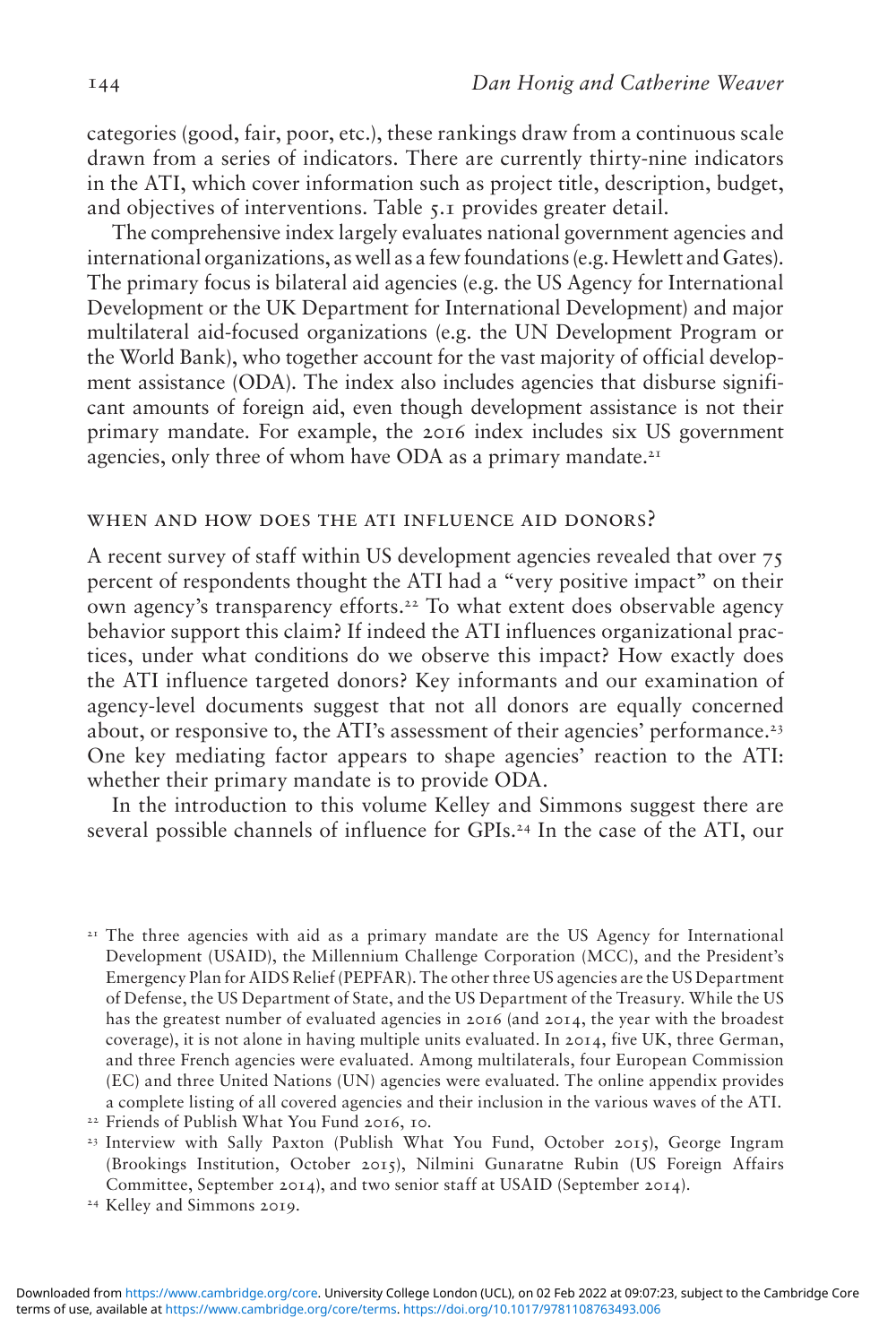#### table 5.1. *2016 ATI indicators and weights*

#### *ATI Total Score out of 100%*

- **1. Commitment to Aid Transparency (10%)**
	- Quality of FOIA Legislation (3.33%)
	- Implementation Schedule (for IATI Common Standard) (3.33%)
	- Accessibility of Aid Information through donor portals, databases, etc. (3.33%)
- **2. Organizational-Level Publications (25%)**
	- Planning: Strategy Documents (2.5%)
	- Planning: Annual Report (2.5%)
	- Planning: Allocation Policy by Themes or Countries (2.5%)
	- Planning: Procurement Policy (2.5%)
	- Planning: Strategy Documents Country Level  $(2.5\%)$
	- Financial: Total Organization Budget (three year forward spending) (4.17%)
	- Financial: Disaggregated Budget (4.17%)
	- Financial: Audits (4.17%)

### **3. Activity-Level Publications (65%)**

- Basic Activity Information: Implementer (1.63%)
- Basic Activity Information: Unique ID  $(1.63\%)$
- Basic Activity Information: Title (1.63%)
- Basic Activity Information: Description of Activity (1.63%)
- Basic Activity Information: Planned Dates (1.63%)
- Basic Activity Information: Actual Dates (1.63%)
- Basic Activity Information: Current Status (1.63%)
- Basic Activity Information: Contact Details (1.63%)
- Classifications: Collaboration Types (1.86%)
- Classifications: Flow Type (1.86%)
- Classifications: Aid Type (1.86%)
- Classifications: Finance Type (1.86%)
- Classifications: Sectors (1.86%)
- Classifications: Sub-National Location (1.86%)
- Classifications: Tied Aid Status (1.86%)
- Related Documents: Memorandum of Understanding (2.17%)
- Related Documents: Evaluations (2.17%)
- Related Documents: Objectives (2.17%)
- Related Documents: Budget Documents Activity Level (2.17%)
- Related Documents: Contracts (2.17%)
- Related Documents: Tenders (2.17%)
- Financial: Budget Annual/Quarterly; total activity commitments (3.25%)
- Financial: Commitments (3.25%)
- Financial: Disbursements & Expenditures (3.25%)
- Financial: Budget ID (3.25%)
- Performance: Results (4.33%)
- Performance: Impact Appraisals (4.33%)
- Performance: Conditions (4.33%)

*Source:* Publish What You Fund. 2016a. *2016 Aid Transparency Index*.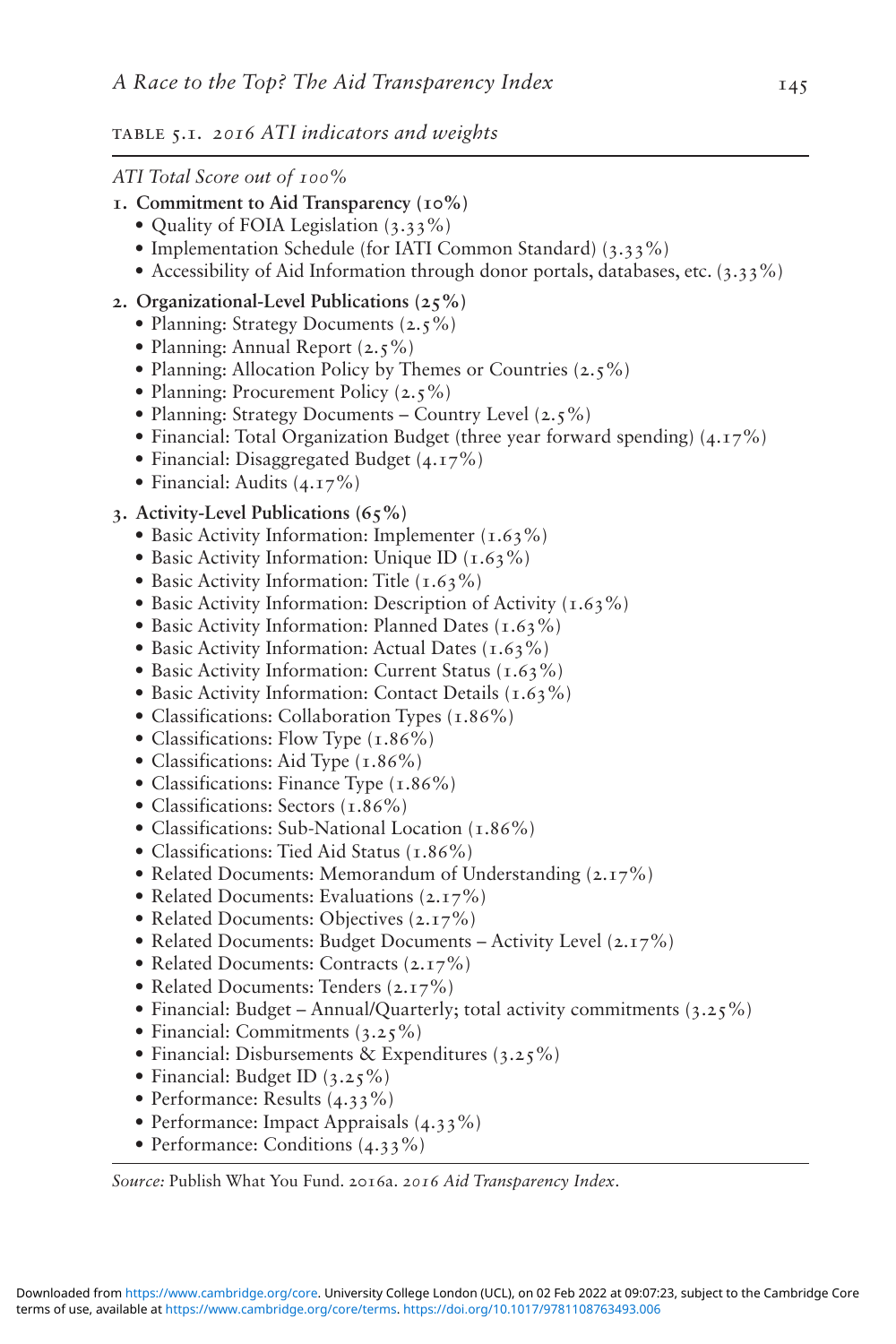interviews indicate that two channels are at play.25 First, the ATI influences donors by inciting external political pressure, particularly by providing critical information to key domestic stakeholders who may then use the ATI's scores to monitor, sanction, and reward aid agencies. Second, the ATI plays a direct role in shaping the interests and behavior of elites within aid organizations by translating broad political mandates and commitments regarding transparency into distinct operational policies that can be enacted through internal reforms.

Donors act as the agents of principals, notably national legislatures (in the case of bilateral agencies, such as USAID or the US Department of Defense) or multinational executive boards (in the case of multilateral agencies, for example, the World Bank, or foundations such as the Hewlett Foundation). In this relationship, principals (member states or national parliaments) can exercise oversight and control over agents (donor agencies) through mechanisms such as mandated audits or threats of changes to financial appropriations. Here, as principal-agent theory hypothesizes, $26$  the ATI reduces critical information asymmetries and provides clear assessments of agents' relative performance. With such information, principals can more easily detect and sanction agents' deviant behavior. This is consistent with previous scholarship, which has shown that aid agencies are sensitive to demonstrating success to principals, with some agencies much more concerned with appearing successful to principals than others.27 The mere presence of the ATI incites agencies to be more proactive in transparency reforms, often in *anticipation* of increased principal oversight and control even when principals do not actually make overt gestures to this end.<sup>28</sup>

Our interviews also suggest that the ATI shapes what transparency means to the elite professionals who staff aid agencies. This channel focuses on aid professionals' logic of appropriateness rather than the more traditional payoffs that might accrue to organizational reputational changes, such as greater funding, access to markets, or private investment. Scholars often frame donor organizations, in our view correctly, as part of an "aid industry."29 Professionals in that industry see themselves as part of a broader community of peers. By influencing the meaning of what it is to be a "good" aid agency and thus "good" aid professional, the ATI influences aid professionals' actions.

- <sup>25</sup> These observations were offered by several senior staff at USAID, US Congress House Foreign Affairs Committee and Senate Foreign Relations Committee, think tanks, and NGOs. See the online appendix.
- <sup>26</sup> On PA models, see Hawkins et al. 2006.
- <sup>27</sup> Buntaine 2016; Honig 2018, 2019.
- <sup>28</sup> This observation was offered by a senior staff member of the US House Foreign Affairs Committee (interview, September 2014) and confirmed by several senior officials working on transparency reforms at USAID, MCC, and the World Bank (interviews in Washington, DC, September 2014, February 2015, and October 2015).
- <sup>29</sup> Engel 2014; Gulrajani 2011; Hanlon, Barrientos, and Hulme 2010.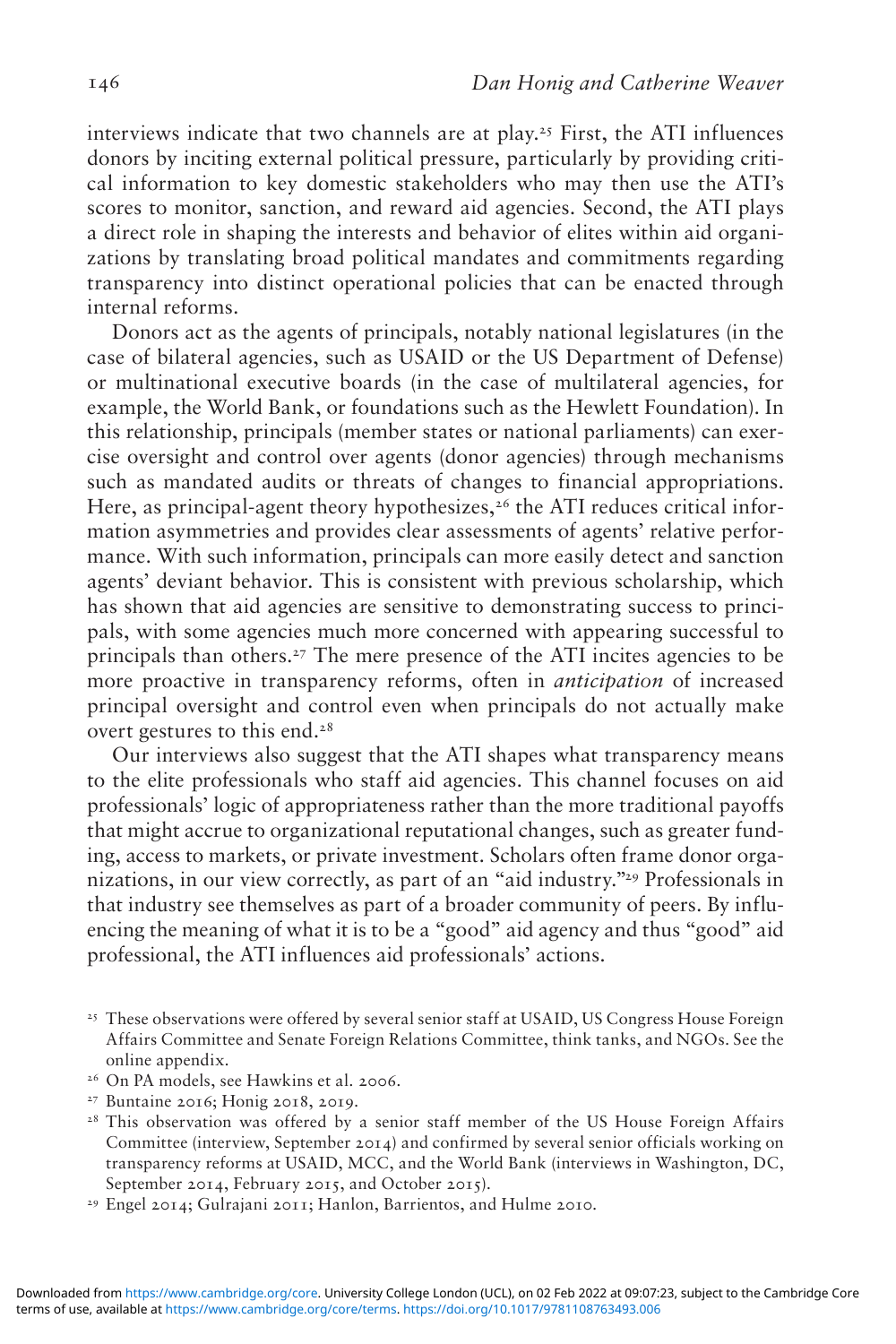Both the political pressure and direct elite response channels imply a scope condition for the ATI's influence. We hypothesize that when aid is an agency's primary mandate (versus a secondary mandate or goal), the agency will be more sensitive to the delegitimizing effect of poor ATI scores. Agencies that do not primarily provide aid are less likely to be staffed by individuals who see themselves as part of a broader professional aid community, nor are these agencies' political principals likely to express concern over agencies' level of aid transparency.

We hypothesize that both channels – political pressure and direct elite response – are operative, yet we remain agnostic about which of the two channels is more influential. We construct a quantitative test for which of these is the more influential mechanism. We believe leveraging variation in agency insulation from the pressure to respond to principals, or (as we call it) an agency's relative independence, is a way of getting purchase on which of these channels is the dominant means through which the ATI influences agencies. We hypothesize that the political pressure and direct elite response channels have conflicting implications for whether more or less independent agency will be more responsive.

If political pressure is the stronger channel, then less independent agencies – agencies that are more susceptible to political pressure – should be more responsive to the ATI, as measured via their yearly net change on the ATI ratings and rankings. This channel rests on the ATI enabling the materially weak PWYF and its key allies in the aid transparency movement to capture principals' "power of the purse" and executive or legislative authority over donor agencies. Consequently, if principals are indeed paying attention to and taking action on the ATI's information, then aid agencies with higher degrees of dependence on principals' financial contributions should be especially sensitive to the ATI's effects.

However, if direct elite response is the stronger channel, then agencies that have more relative independence to engage in needed reforms are likely to be more responsive to the ATI. This is because more independent agencies can react faster to emerging standards around transparency policies and to the ATI's professional norm diffusion and socialization effects. Less independent agencies may hold more limited capacity to enact wide-sweeping operational reforms around transparency and data reporting without the consent and resources of their principals.

To restate our argument: we hypothesize that the ATI influence's donor agencies, prompting them to alter their information disclosure practices. The ATI achieves this both via reducing information asymmetries for political principals (*political pressure*) and by constructing meaning and inducing competition not tied to direct payoffs for the professionals who staff donor agencies (*direct elite effects*).

We explore these hypotheses using a mixed-methods approach. We employ regression analysis using a panel data set of ATI scores with the unit of observation as the agency-year. In addition to each agency's overall and indicatorby-indicator score from 2011 to 2016, our data set includes independent data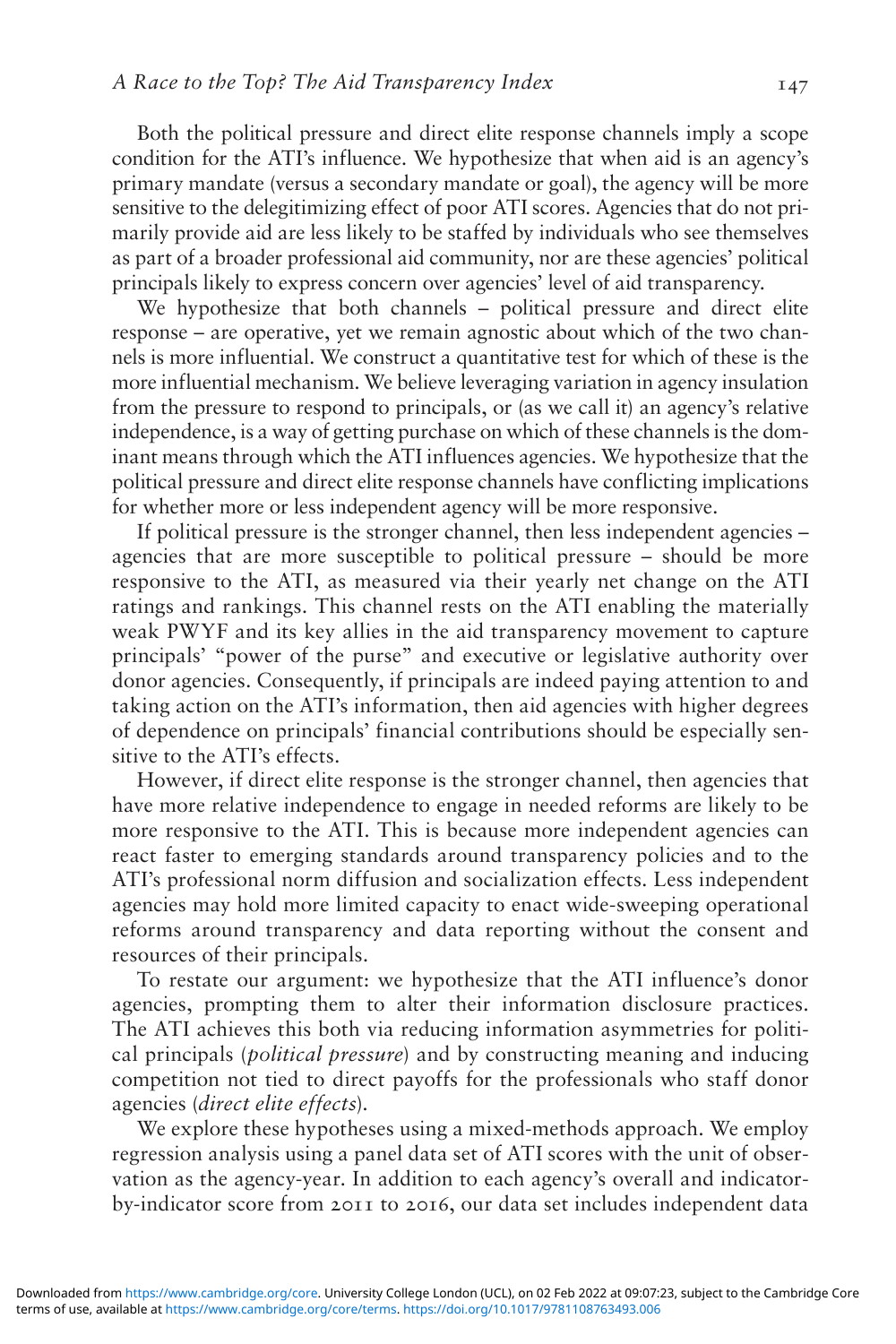on aid agency disclosure and transparency practices from 2006 to 2013 compiled by AidData at our request.30 The AidData data allow us to model the presence of the ATI as a treatment, examining whether (and which) agencies are responding to the ATI.

Then we utilize 465 semistructured key informant interviews between 2010 and 2017, primarily in the US, UK, Malawi, Uganda, Kenya, Nepal, and Honduras. These interviews were conducted with staff and management of donor organizations' headquarters and mission offices, national parliamentary and US Congressional staff, relevant think tanks, civil society groups, and international non-governmental organizations. In addition, we analyzed a wide array of primary and secondary materials, including donor organization press releases, policy documents, parliamentary and congressional hearings and legislation, and the research and advocacy materials of NGOs, CSOs and think tanks.

### quantitative results: does the ati alter donor behavior?

To present evidence on whether the ATI has systematically affected donor practices, and for whom, we include agency independence in regression models to provide suggestive evidence that the elite channel of influence is more important than the political pressure channel in explaining the ATI's effects. To explore differing organizational response to "treatment" by the ATI, we build a panel at the agency-year of ATI scores (and thus ATI coverage), complementing this with historic data on agency transparency practices. We also include a calculation of agency independence and an indicator for whether the aid agency's primary purpose involves giving foreign aid (e.g. USAID) or not (e.g. the US Department of Defense) in the data set. These agencies are hereafter referred to as "aid" and "non-aid" agencies to signal their primary mandate. Forty-five of the eighty-four agencies that appear in the ATI at some time between 2011 and 2016 are coded as aid agencies.<sup>31</sup> Online appendix

<sup>30</sup> AidData is a "stand-alone development research and innovation lab at the College of William and Mary" [http://aiddata.org/about.](http://aiddata.org/about) For a given country-year AidData uses the best, most complete data source available. Over the period in question (2006–2013) the primary source is agencies' official reporting to the OECD Development Assistance Committee's Creditor Reporting System, but the source is sometimes agencies' annual reports and public websites. AidData source choice represents a determination by arguably the organization most concerned with finding high-quality historic aid data of what source provides the best available data for a given country-year. The source of data is never the IATI data on which the ATI most directly contracts. This does not mean that, for example, the data reported to OECD and that reported to IATI in a given year are independent, of course. This is not a concern, inasmuch as our focus (and what the alternative scale drawn from AidData's data measures) is changes in the quality of the best data disclosed regardless of the forum where that disclosure occurs, whether it is via the IATI or not.

<sup>31</sup> At the time of writing, the 2018 ATI had not yet been released so is excluded from our study.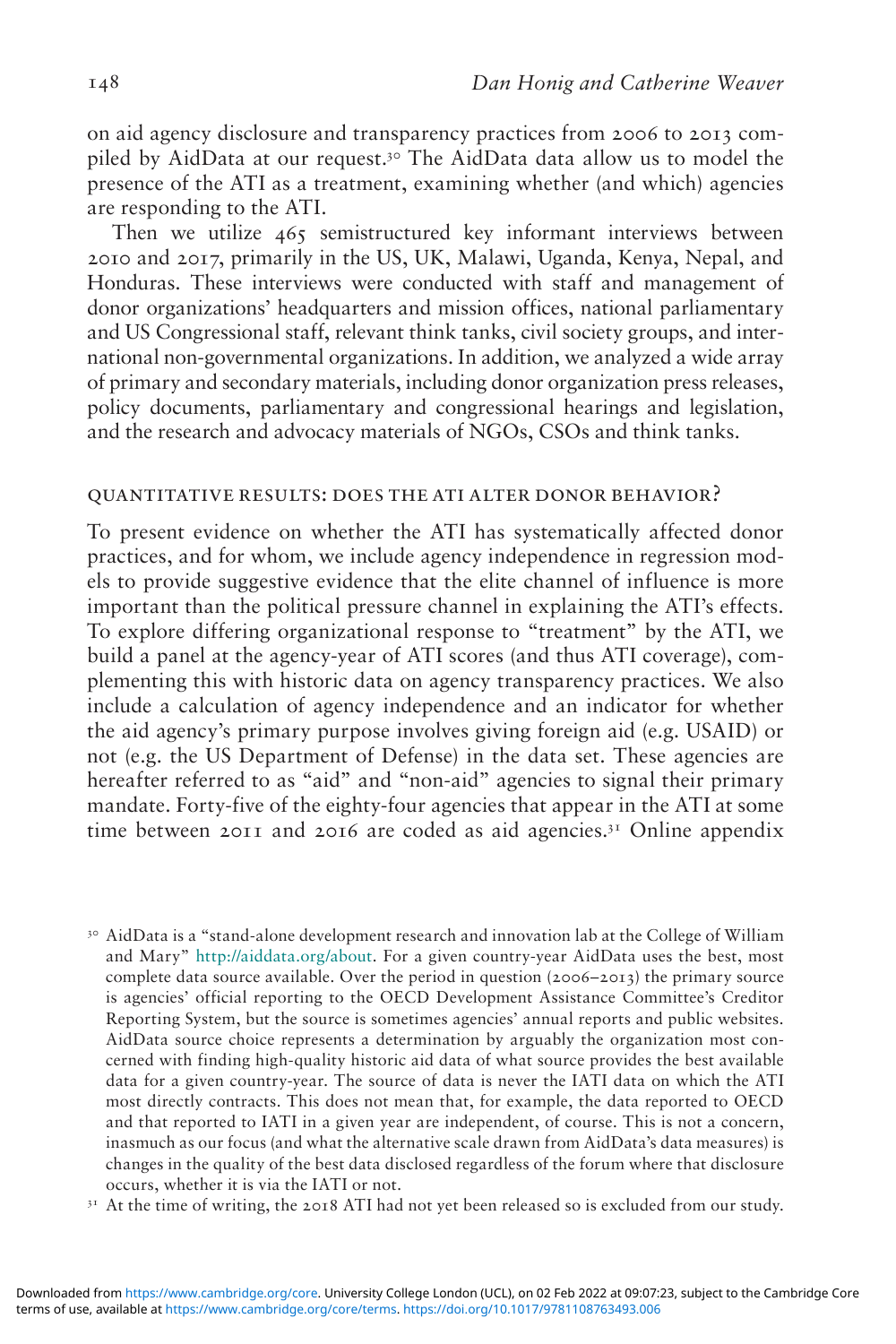| Variable                                        | Obs | Mean   | Std. Dev. | Min     | Max        |
|-------------------------------------------------|-----|--------|-----------|---------|------------|
| ATI Score                                       | 333 | 40.448 | 24.009    | O       | 93.3       |
| Net Change in ATI Score<br>Over Coverage Period | 77  | IO.I5  | 18.772    | $-39.3$ | 75.7       |
| Agency Independence<br>(using Gilardi scheme)   | 84  | 0.435  | 0.154     | O       | T.         |
| Aidagency Status Dummy                          | 84  | 0.536  | 0.502     | $\circ$ | т          |
| AidData Activity Scale                          | 367 | 90.784 | 14.941    | 25      | <b>IOO</b> |
|                                                 |     |        |           |         |            |

table 5.2. *Summary statistics of selected variables*

Table A<sub>I</sub> lists every covered agency, their country, their years of ATI coverage, and our assignment of the indicator for whether giving foreign aid is the agency's primary mandate.

Table 5.2 provides summary statistics of key variables.

To calculate agency independence, we build on Gilardi's work on Western European regulatory agencies.<sup>32</sup> The Gilardi Index is explicitly focused on agencies' relative independence from political authorizers' control and influence. Gilardi developed the index to allow cross-national calculation of formal agency independence from politicians for a variety of agencies. Independence is coded as a time-invariant measure based on the best available data. We were able to find consistent information for just four of Gilardi's twenty-one indicators of agency independence: agency head's term of office, source of budget, whether independence is formally stated, and whether the head of the agency is of cabinet rank.33 Each of these four measures is scored between 0 and 1 using Gilardi's coding scheme. For example, agencies whose head has a fixed term of office receive one point, agencies whose term of office is six to eight years receive eight points, and so on. While this opens up possible measurement error regarding changes in independence within organizations over time, we expect this measurement error should be orthogonal to the primary analysis and thus add noise (reducing power) rather than lead to spurious inferences. The measure constructed using the Gilardi method is broad, incorporating both aid and non-aid agencies. The online appendix details the full coding scheme.

<sup>32</sup> Gilardi 2002. Gilardi develops a scale of twenty-one indicators, unique in its attempt to compare the independence of a variety of agencies focusing on different issue areas from a range of countries. In collaboration with research assistants, we applied Gilardi's scheme to all agencies covered by the ATI using those indicators we were able to consistently code.

<sup>33</sup> While our results apply this scale to multilaterals and foundations – that is, organizations without cabinet rank by definition, and for whom the scale was not intended by Gilardi – the results are robust to restricting the sample to bilateral agencies.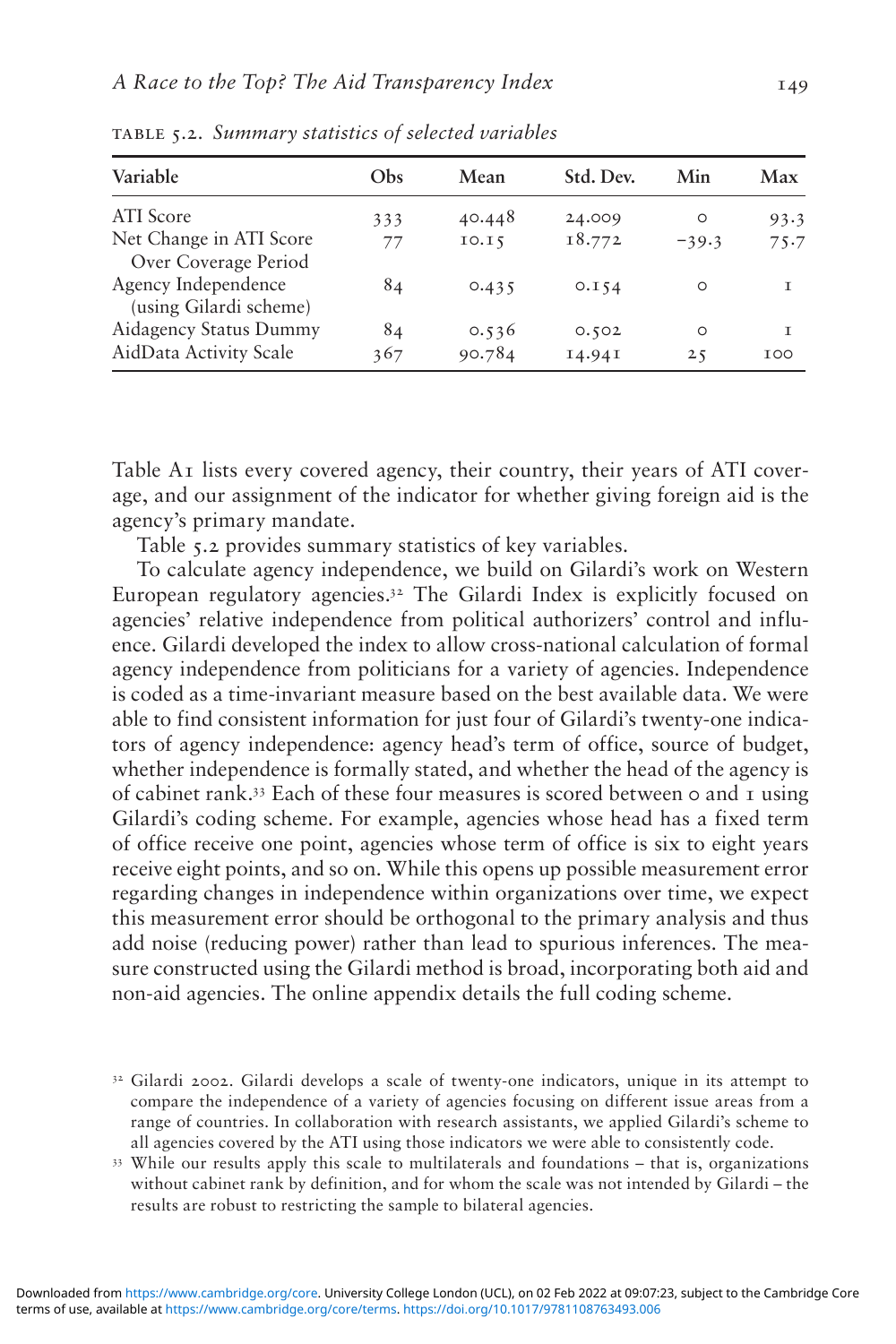

figure 5.1. Histogram of overall ATI scores, 2011–2016.

A visual examination of ATI scores and changes over time underscores the heterogeneity of agency response to the ATI. The wide differences in donors' behavior are demonstrated in Figure 5.1, which shows the variation in realized scores, and Figure 5.2, which compares each agency's score in its most recent year of ATI coverage to the agency's score in its first first year of ATI coverage.

Table 5.3 uses the ATI overall score data to examine differential performance on the ATI with and without country, year, and country-year fixed effects, allowing us to examine intra-country differences in ATI performance. The results are quite stable with and without these fixed effects. Agencies whose primary purpose is to give foreign aid perform better in the ATI ratings than those for whom foreign aid is a secondary task. This is true looking both across all agencies and within a given country's set of covered agencies.34

Table 5.3 suggests that for non-aid agencies, greater independence has no association with higher ATI scores. For aid organizations, however, the picture is quite different. More independent aid organizations score better on the ATI than less independent aid organizations from the same country.

Of course, differential performance on the ATI by aid agencies of varying independence does not mean that it is the ATI that has affected aid agencies' disclosure and transparency practices. Aid agencies, particularly those with

<sup>34</sup> Substantive findings in Table 5.3 are unchanged when running these models using the Hainmueller, Mummolo, and Xu 2019 interflex test for multiplicative interactions. That is, use of linear estimates of multiplicative interactions does not yield misleading conclusions.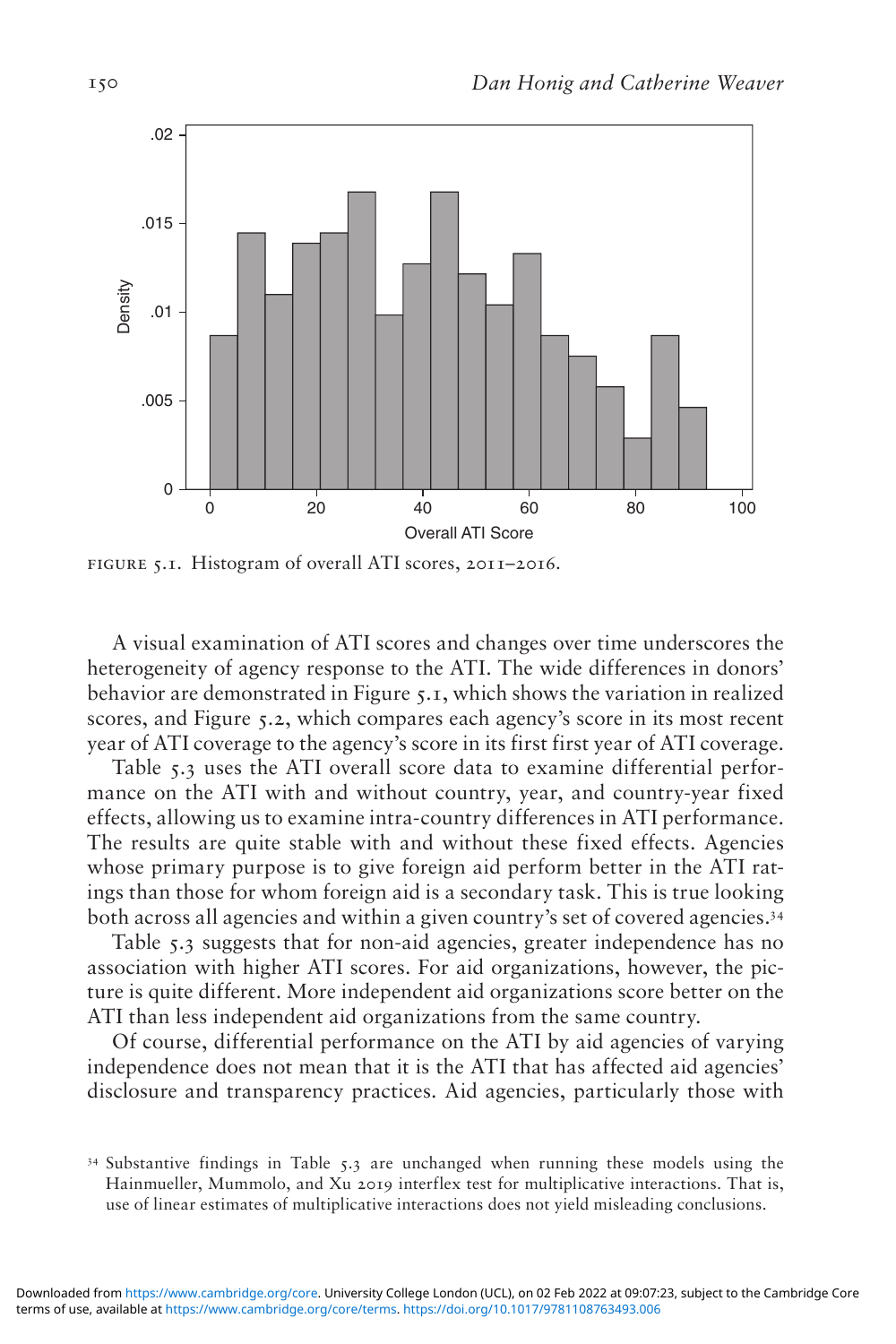

figure 5.2. Net change by agency on ATI over coverage period.

| DV: Overall ATI Score, |                |            |                        |                       |
|------------------------|----------------|------------|------------------------|-----------------------|
| $2011 - 2016$          | $(\textbf{I})$ | (2)        | (3)                    | $\left( 4 \right)$    |
| Aid Agency Dummy       | 19.00***       | $16.16***$ | $-17.11***$            | $-28.89*$             |
| Independence (Gilardi) | (0.954)        | (1.934)    | (2.596)<br>$-29.57***$ | (12.02)<br>$-5.376$   |
| Ind*Aid Agency         |                |            | (6.119)<br>$85.64***$  | (19.92)<br>$129.9***$ |
| Constant               | $21.79***$     | $27.82***$ | (4.560)<br>$36.53***$  | (24.66)<br>$34.28***$ |
|                        | (0.592)        | (4.493)    | (3.040)                | (I <sub>I</sub> , 35) |
| Year FEs               |                | Y          | Y                      |                       |
| Country FEs            | N              | Y          | N                      | Y                     |
| $R^2$                  | 0.262          | 0.724      | 0.332                  | 0.756                 |
| Observations           | 333            | 333        | 333                    | 333                   |

table 5.3. *Performance on the ATI*

\**p <* 0.10, \*\**p <* 0.05, \*\*\**p <* 0.01.

OLS, Ordinary Least Squares; Standard errors in parentheses, clustered by year.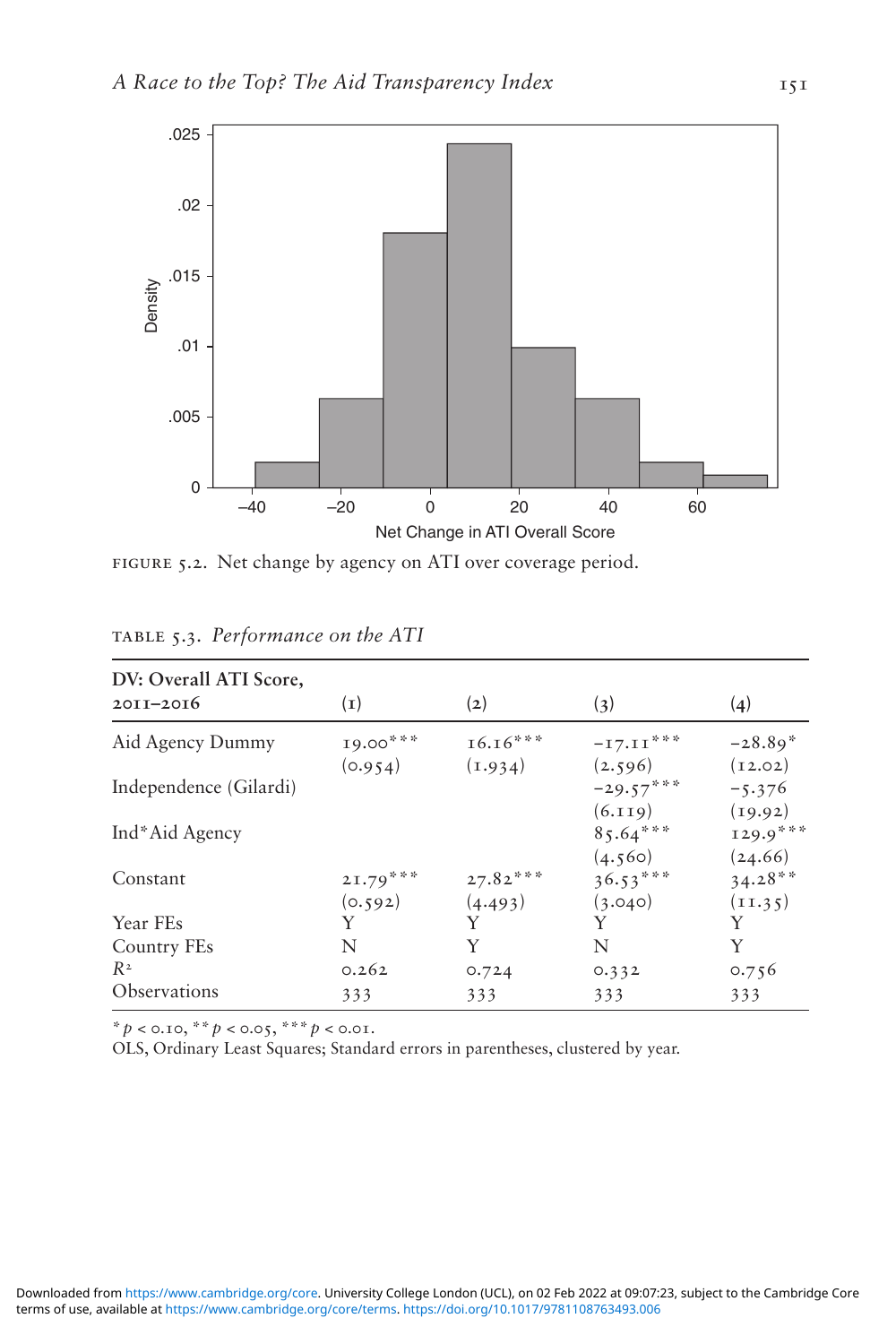more independence, may simply be more apt to disclose information, regardless of the ATI's influence.

Our primary econometric test exploits intertemporal variation in ATI coverage across agencies. The ATI covers the vast majority of consequential aid agencies – that is, those that provide between 84 and 94 percent of global official development assistance between 2011 and 2016.35 Of the eighty-four agencies in our sample to *ever* be included in the ATI, fifty-eight are included in the first full year of the ATI (2011). In 2012, seventy-two are covered. In 2013, sixty-seven agencies receive ATI scores. The empirical strategy in Table 5.4 exploits this within-organization and across-time variation, including both agency and year fixed effects in examining agency responsiveness to the ATI.

Table 5.4 shifts to modeling inclusion in the ATI in a given year as a binary treatment variable. If an agency exists in the ATI in a given year, this variable takes the value of 1. Alternatively, if an agency is not covered by the ATI in a given year it takes the value of 0.36 Intra-agency variation in coverage years, when combined with agency fixed effects, allows Table 5.4 to better identify whether inclusion changes within-agency transparency practices.

Since ATI scores exist only in years where an agency is covered by the ATI, we draw on disclosure quality measures from AidData's historic aid flow reporting data described earlier to separately measure transparency practices.37 These data commence in 2006, five years prior to the ATI's first year of coverage and two years prior to the launch of PWYF. They run through 2013, thus overlapping with the first three waves of the ATI (in 2011, 2012, and 2013).<sup>38</sup>

To construct the dependent variable in Table 5.4, we use a subset of the AidData historic data. This is quite similar in thrust to the ATI's "Activity

- <sup>35</sup> Authors' calculations. This is the proportion of Official Development Assistance (ODA) reported to the OECD Development Assistance Committee's Creditor Reporting System (CRS) at [www.stats.oecd.org](http://www.stats.oecd.org) represented by those agencies included in both the ATI and the CRS. This necessarily underestimates the actual aid provided by agencies included in the ATI, inasmuch as some agencies (e.g. Chinese development aid, the European Bank for Reconstruction and Development, the Hewlett Foundation, the European Investment Bank) are covered by the ATI but do not report to CRS. This calculation uses the year of reporting and net disbursements when possible. For example, the 2011 statistic is the proportion of 2011 net disbursements accounted for by agencies covered by the 2011 ATI. The broad coverage also unfortunately precludes matching strategies of included agencies to agencies never included in the ATI, as there are few, if any, plausible untreated agencies with which to match those covered by the ATI.
- <sup>36</sup> This treatment variable is not lagged because agencies do respond to the ATI in the same year as they are covered. Indeed, PWYF's process is explicitly designed to induce agencies to do so. PWYF staff engage in a three-month dialogue with covered agencies prior to the generation of an ATI rating for a given agency in a given year. As such, agencies are clearly aware of whether and when they will be covered and thus have the ability to alter their practices accordingly. PWYF frames this dialogue and the ability of agencies to improve scores in response to knowledge of ATI coverage as a critical part of the ATI's method.
- <sup>37</sup> AidData generously provided these data to us on request. See footnote 31 for more information.
- <sup>38</sup> Table 5.4 thus cannot speak to how the ATI has come to influence donors in the past few years if the pattern of influence has changed.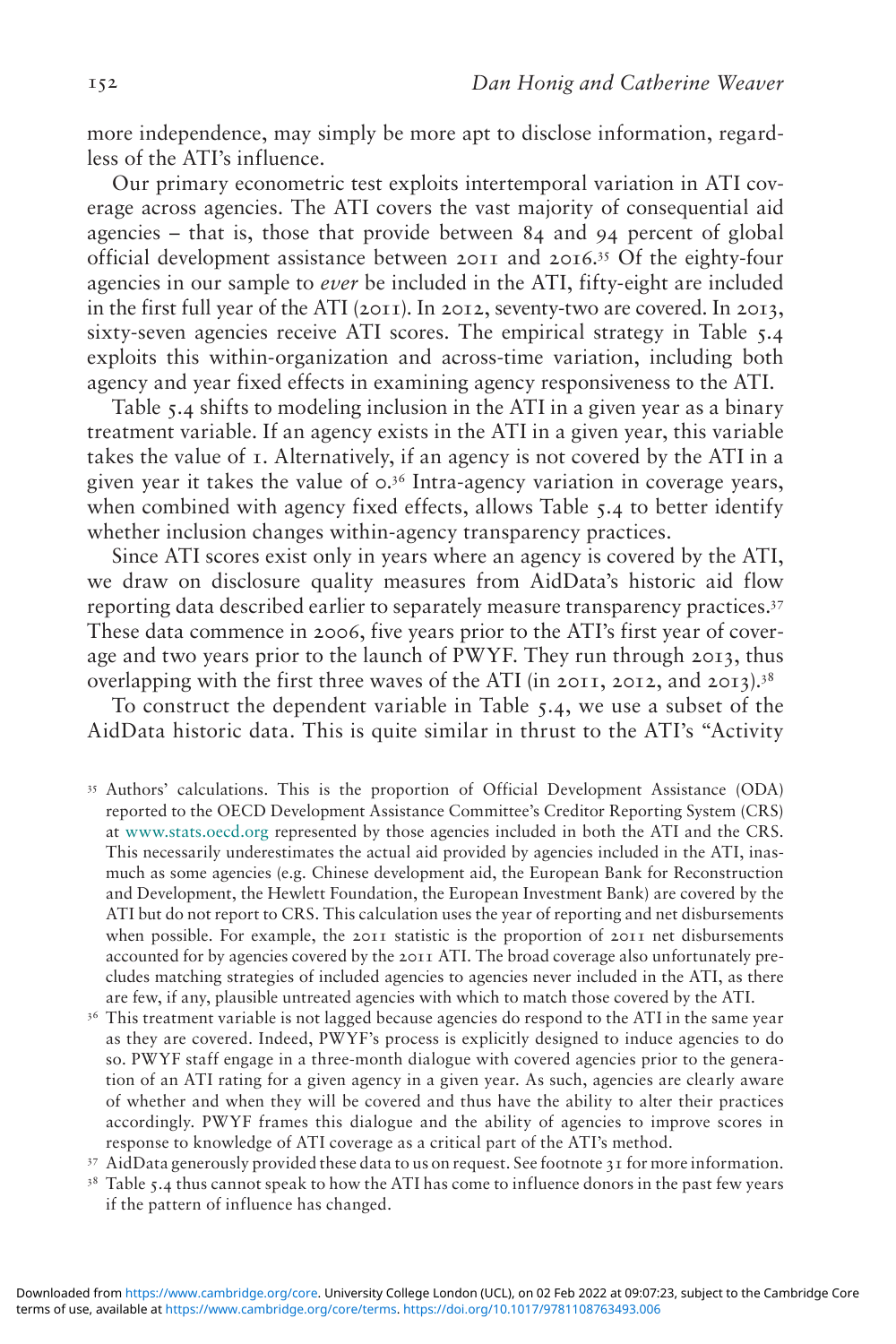| $9.059***$<br>Covered by ATI in Year<br>Scale | $\Omega$                              | Agencies<br>(3)                                  | $\begin{array}{c}\n \text{Agencies} \\  \text{(4)}\n \end{array}$ | $Non-Aid$<br>Only $(s)$                          | $Non-Aid$<br>Only $(6)$                                   | Aid Only<br>$\frac{1}{2}$                  | Aid Only<br>(8)                               |
|-----------------------------------------------|---------------------------------------|--------------------------------------------------|-------------------------------------------------------------------|--------------------------------------------------|-----------------------------------------------------------|--------------------------------------------|-----------------------------------------------|
|                                               |                                       |                                                  |                                                                   |                                                  |                                                           |                                            |                                               |
|                                               | 3.289                                 |                                                  | 0.229                                                             |                                                  |                                                           | $-5.467$<br>(4.528)                        | $-9.038***$<br>(3.639)                        |
| (1.988)<br>(Treatment)                        | (1.890)                               |                                                  |                                                                   | $-1.83$ o<br>(3.337)                             | $-7.7852***$<br>(3.071)                                   |                                            |                                               |
| Treatment*Aid Agency                          |                                       | $5.960**$<br>$(1.942)$<br>$4.697**$<br>$(1.573)$ | $(2.566)$<br>4.852***<br>(1.253)                                  |                                                  |                                                           |                                            |                                               |
|                                               |                                       |                                                  |                                                                   |                                                  |                                                           |                                            |                                               |
| Treatment*Independence                        |                                       |                                                  |                                                                   |                                                  |                                                           | $39.16***$                                 | $37.97***$                                    |
| (Gilardi)                                     |                                       |                                                  |                                                                   |                                                  |                                                           |                                            |                                               |
| 90.60***<br>Constant                          | $98.08***$<br>(1.709)<br>0.623<br>967 | 90.14***<br>(1.420)<br>0.597<br>367              | $97.77$ ***<br>(1.775)<br>0.627<br>967                            | 16.85<br>(10.18)<br>87.81***<br>(5.874)<br>0.594 | $T7.15$<br>$(T1.15)$<br>$91.41**$<br>$(7.217)$<br>$0.623$ | $(9.933)$<br>91.39****<br>(1.484)<br>0.607 | $(10.46)$<br>$97.51$ **<br>$(1.650)$<br>0.640 |
| $(1.238)$<br>0.593                            |                                       |                                                  |                                                                   |                                                  |                                                           |                                            |                                               |
| R <sup>2</sup>                                |                                       |                                                  |                                                                   |                                                  |                                                           |                                            |                                               |
| 367<br>Observations                           |                                       |                                                  |                                                                   | 152                                              | I52                                                       | 2I5                                        | 215                                           |

39 Specifications 3–6 have interaction terms but no "base" term for independence (calculated using the Gilardi scale) as independence does not vary within organization and is thus absorbed in the organization fixed effect. This is also why specifications 1-2 do not have a "base" term for aid agency dummy. As with Table 5.3, all findings are consistent with running these models using the Hainmueller, Mummolo, and Xu (2019) interflex test for Specifications 3-6 have interaction terms but no "base" term for independence (calculated using the Gilardi scale) as independence does not vary within organization and is thus absorbed in the organization fixed effect. This is also why specifications 1-2 do not have a "base" term for aid agency dummy. As with Table 5:3, all findings are consistent with running these models using the Hainmueller, Mummolo, and Xu (2019) interflex test for multiplicative interactions. multiplicative interactions.

 $39$ 

terms of use, available at <https://www.cambridge.org/core/terms>.<https://doi.org/10.1017/9781108763493.006> Downloaded from<https://www.cambridge.org/core>. University College London (UCL), on 02 Feb 2022 at 09:07:23, subject to the Cambridge Core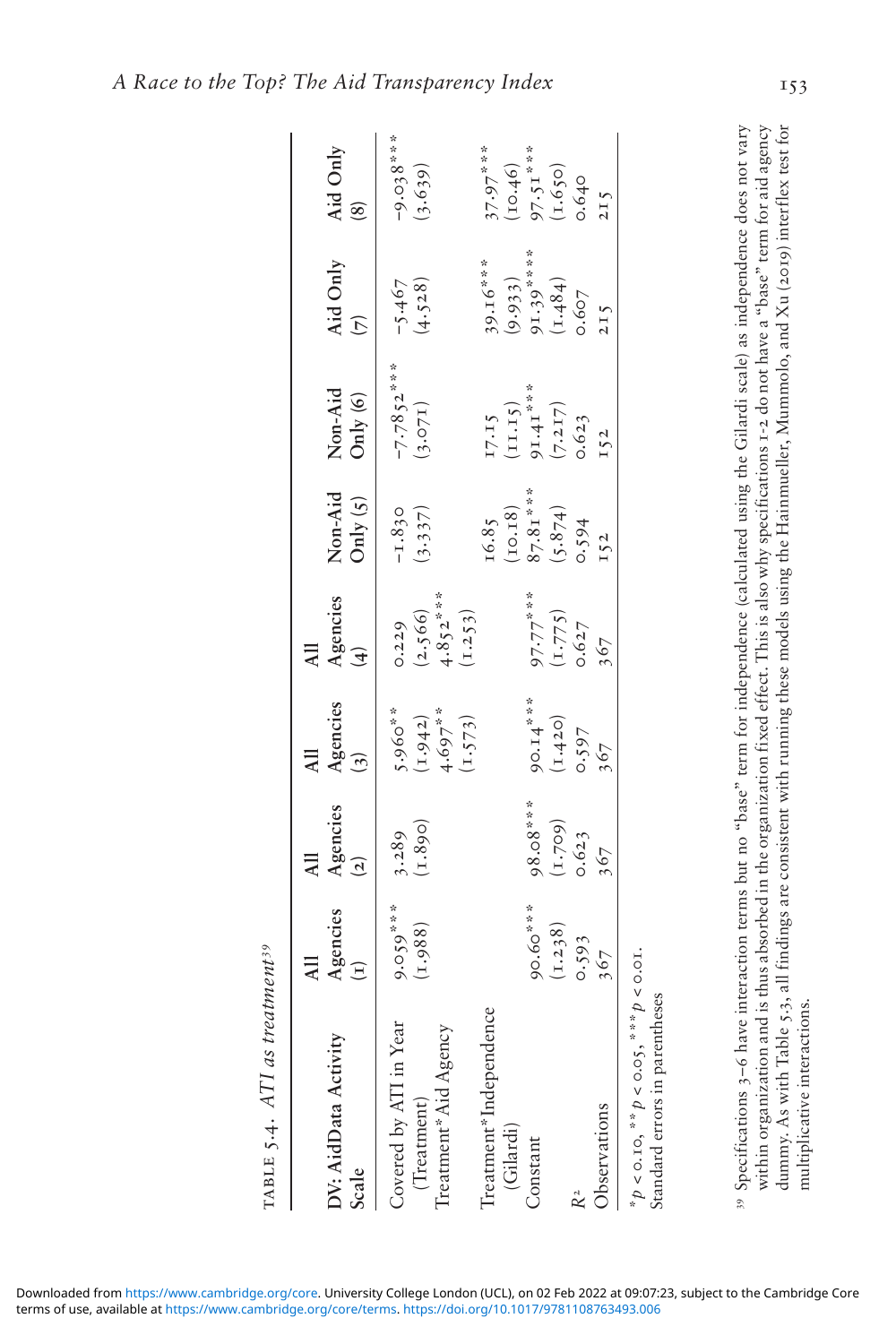Level" component (see Table 5.1), which focus on the completeness of individual aid activity reporting. We also employ AidData's measures of the percent of projects for a given donor in a given year that provide a project title, a project description, report the source of the project's funding, and describe the type of flow (e.g. a grant as opposed to a loan). We take the simple average of these four measures, and call this the AidData Activity Scale.40

The AidData Activity Scale is a distinct measure of a subset of items on which the ATI focuses.<sup>41</sup> It begins before the ATI and is available even when agencies are not covered by the ATI (and thus in agency-years when the binary ATI treatment variable takes a value of  $\circ$ ). We can thus examine whether inclusion on the ATI is in fact associated with a change in a covered agency's disclosure behavior, leveraging the variation in agency years of coverage we discussed earlier. In models with both year and agency fixed effects, Table 5.4's analysis indicates whether within-agency performance rose in years where the agency was covered by the ATI (over and above secular time trends).

Table 5.4 strongly suggests that inclusion in the ATI changes aid agencies' behavior. Models 3 and 4 indicate that the quality of covered agencies' reporting at the "activity level" – the level of individual projects and interventions – improves when agencies are covered by the ATI. This finding is robust in the case of only dedicated aid agencies, however. When year fixed effects are included, the disclosure practices of aid agencies are positively correlated with coverage by ATI assessments, but there is no evidence that this holds for nonaid agencies.

This relationship is further conditional on agency independence. Models 5 through 8 of Table 5.4 examine the role of agency independence for aid and non-aid agencies. While there is no evidence of a relationship between independence and response for non-aid agencies, for aid agencies, greater independence is associated with greater improvement on the AidData scale, *ceteris paribus*. Indeed, for the median aid agency on the independence scale (independence = 0.375), there is no statistically significant effect of ATI inclusion. For a firm at the seventy-fifth percentile, however (independence = 0.5), there is a

<sup>40</sup> Table 5.2's summary statistics provide fuller information on the measure's distribution. The AidData Activity Scale is calculable in at least one year for fifty-six of the eighty-four agencies to ever be included in the ATI. Appendix Table A1 provides information on which agencies have AidData Activity Scale scores.

<sup>41</sup> This does not mean that the AidData Activity Scale (with its four items) is well correlated with a donor's overall ATI score in the same year. Indeed, the two are slightly negatively correlated in practice  $(-.145)$ . This is not terribly troubling, inasmuch as the ATI's much broader scale covers many, many other elements of transparency. A given donor could, for example, improve on the components of the ATI measure related to activity level transparency in a given year, yet still decline on the ATI scale overall.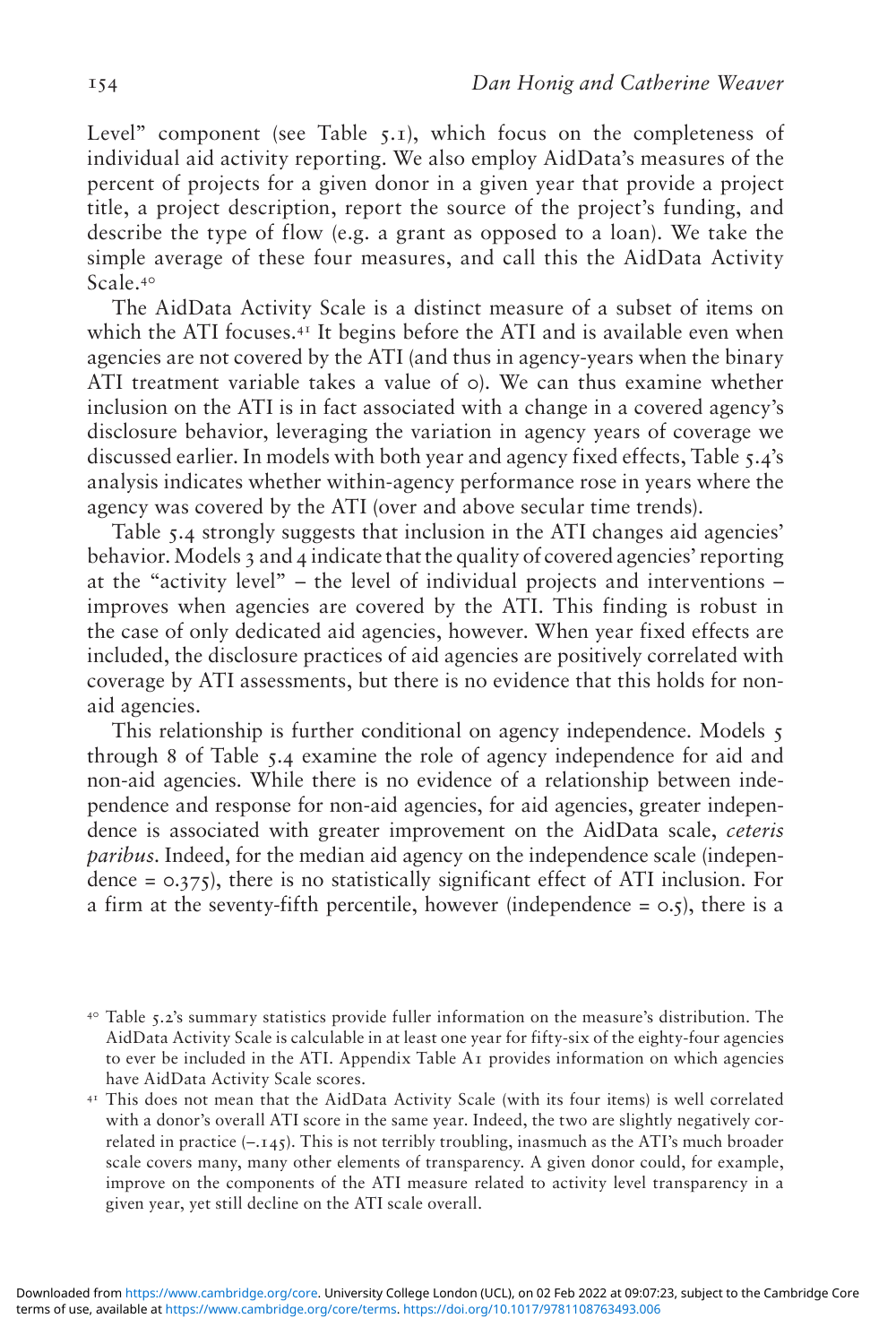

FIGURE 5.3. Marginal effect of treatment by independence for non-aid agencies.

ten-point treatment effect statistically distinguishable from 0.42 This ten-point effect would raise the median aid agency (score =  $89.1$ ) to a near-perfect  $99.1.^{43}$ 

Figures 5.3 and 5.4 graphically represent the role of independence for aid and non-aid agencies respectively (Table 5.4, models 4 and 6), demonstrating the importance of agency independence for aid but not non-aid agencies.

The AidData Activity Scale captures the completeness of the information donors disclose about projects (titles, descriptions, financing agency names, and flow types) in percentage-point terms. A one scale point is the equivalent of a one percentage-point shift in performance on the underlying measures. The ten-point treatment effect for an aid agency at the seventy-fifth percentile of independence is equivalent to a shift from non-disclosure to full disclosure of ten percentage points of a given agency's projects. For example, in 2012 USAID had USD 17 billion of total disbursements and over 8,500 activities.44 This means an increase of ten percentage points of transparency for

<sup>42</sup> Drawn from model 6, Table 5.4. Net treatment effect is the sum of the beta on the interaction term (37.97) and the beta on the effect of ATI coverage (−9.038).

<sup>43</sup> The maximum possible score on the AidData Activity Scale is 100 (full disclosure of all information fields for all projects, in percentage-point terms). This ceiling effect means the test in Table 5.4 may in fact understate the effect of ATI inclusion on covered agencies.

<sup>44</sup> Data drawn from USAID's "Foreign Aid Explorer," retrieved from explorer.usaid.gov. The explorer covers all US government assistance; these are the USAID – only 2012 disbursement statistics reported as of December 30, 2017.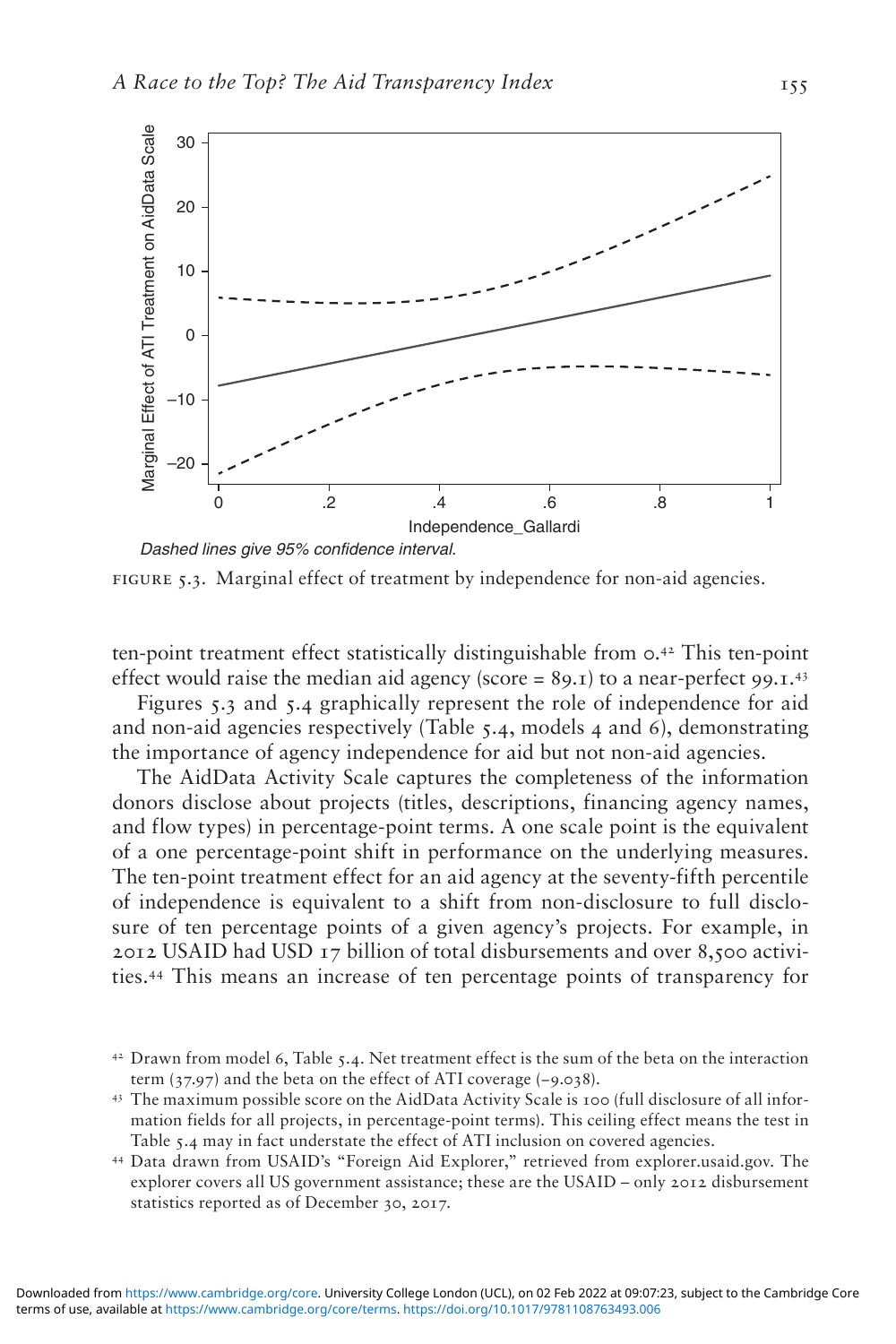

FIGURE 5.4. Marginal effect of treatment by independence for aid agencies.

USAID would cover about USD 1.7 billion of aid flows and 850 activities. For these 850 activities, observers could now know what USAID's programs were doing, where, and who was financing them. Individuals and civil society organizations in recipient countries could access information that would help them hold foreign donors and their own governments accountable. Individuals and politicians in the US could better understand where their tax dollars are going. Other donors could better understand what 1.7 billion dollars of USAID funding was doing, allowing for better coordination and planning.

The independence scale itself is a patchy measure – a mere echo of the original Gilardi measure on agency independence. As such, these econometrics provide strong evidence that ATI coverage is associated with changes in the disclosure practices of (some) covered agencies. However, this analysis can only be suggestive about the mechanisms underlying any ATI coverage effect. In sum, donors included in the ATI are more transparent, especially if they are more independent and designated aid agencies. The finding that greater aid agency independence is associated with greater change in response to ATI coverage suggests the ATI primarily works through aid agency elites: if agencies primarily responded to pressure from their principal(s), then more dependent (less independent) agencies should perform better on the ATI. But this does not mean that direct elite influence is the only channel of influence. To further explore how the ATI drives donors to change, we turn to a closer examination of the nature of the ATI's power and its key mechanisms of influence over donor agencies.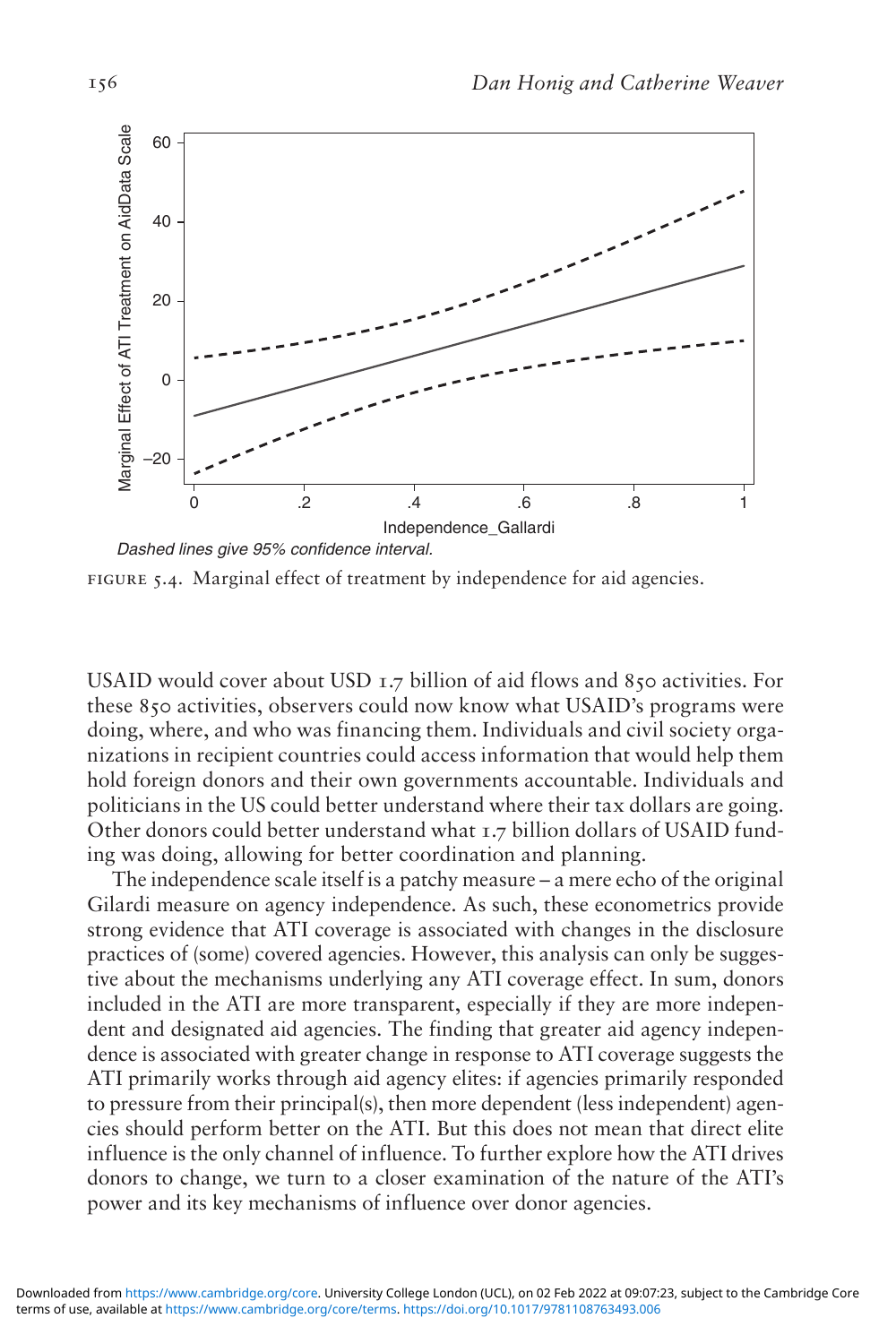# how does the ati affect donors? qualitative evidence on mechanisms and channels of influence

Between 2010 and 2016, we conducted 465 open-ended and semi-structured interviews45 with aid donors, governments, NGOs and CSOs, academics, and other subject matter experts. We conducted these interviews primarily in seven countries: the United States, the United Kingdom, Malawi, Uganda, Kenya, Nepal, and Honduras (see Table 5.2 and the online appendix). Many of these interviews broadly focused on aid transparency in donor agencies, with some focused on specific sectors (such as climate change, agriculture, and education). In most cases, to avoid leading questions, we did not ask directly about the ATI or its effects. Instead, we asked about general pressures for donorlevel transparency, general data needs and uses in resource allocation decisions, and awareness and use of open aid data at the agency or country level. Some interviewees referred to the ATI explicitly. In other cases, interviewees referred to the "index" associated with the International Aid Transparency Initiative or Publish What You Fund. We subsequently coded all the interviews to assess both awareness of the ATI and, where awareness existed, the overall perceptions regarding the ATI's influence over donors' transparency behavior.

As Table 5.5 indicates, 186 (40 percent) of all interviewees indicated they were familiar with the ATI. Of these, 125 thought the ATI had a positive influence in shaping donor agencies' transparency behavior, whereas sixtyone reported that they did not think the ATI had any influence or simply expressed that they had no opinion. Ninety-three of these 125 who reported a positive influence for the ATI were based in Washington, DC, London, or another major donor country where donor aid agencies are headquartered.

General awareness of the ATI was largely confined to interviewees who worked in donor headquarters (e.g. Washington, DC, London, Stockholm, Brussels) or who with NGOs, think tanks, and academic research programs that pay explicit attention to aid transparency issues. ATI awareness was significantly lower among government and donor staff in borrowing countries. In these instances, respondents were more aware of domestic donor aid transparency initiatives, such as their respective aid management platforms. In a few cases, respondents conflated aid transparency with general government transparency.46 The handful of respondents in aid-receiving countries that

<sup>45</sup> All interviews conducted on the record are listed in the online appendix. Interviews who requested partial anonymity are listed according to institutional affiliation. Interview subjects who requested full anonymity, or were exempt from attribution in our IRB protocols, are not listed.

<sup>46</sup> This became evident when interviewees discussed the ATI in the context of Transparency International's transparency ratings or other international transparency indices such as the Open Budget Index or the Open Government Partnership.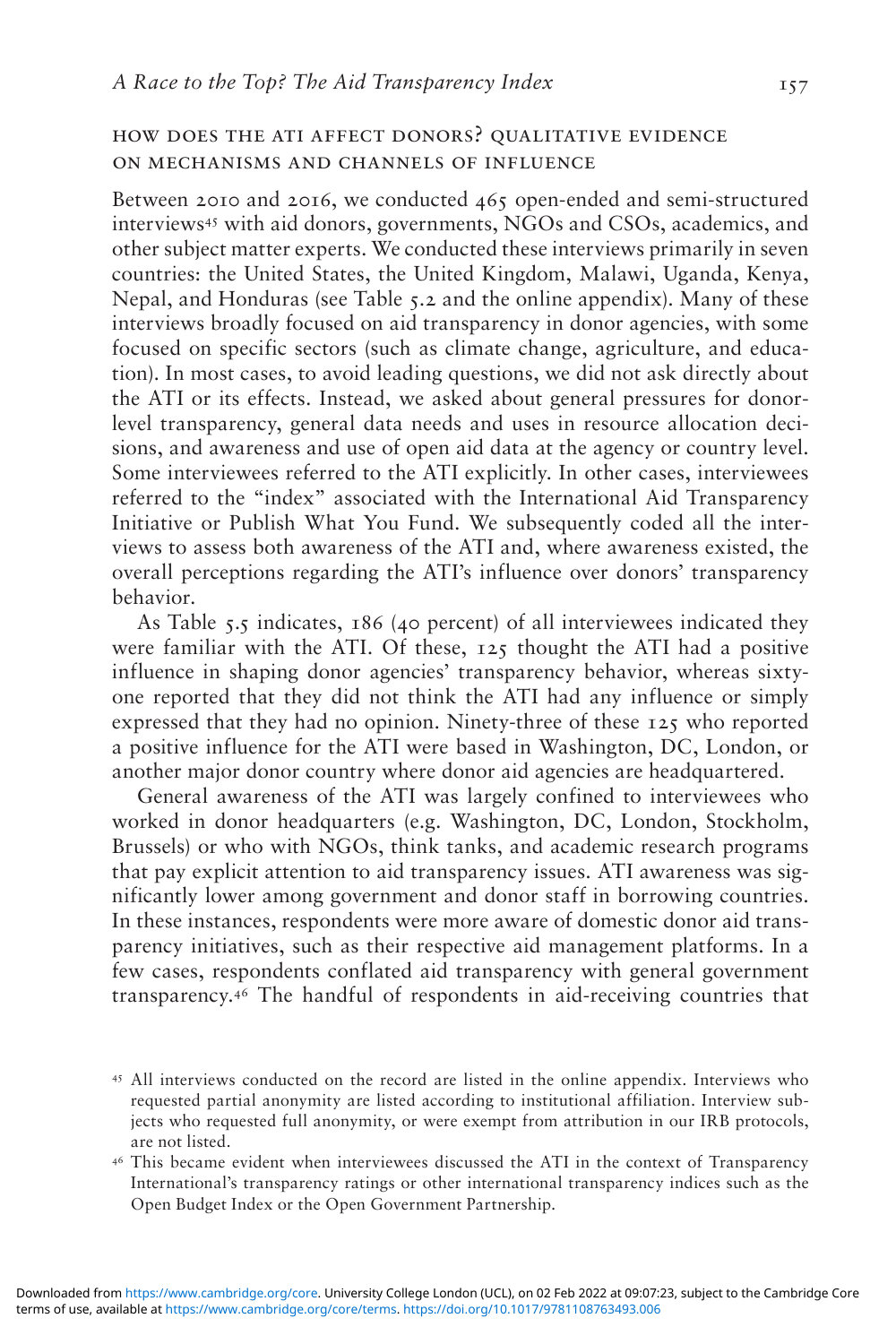|                |                    | TABLE 5.5. Perceptions of ATI influence on donor transparency behavior |                             |                                  |                                  |                                         |                                                    |
|----------------|--------------------|------------------------------------------------------------------------|-----------------------------|----------------------------------|----------------------------------|-----------------------------------------|----------------------------------------------------|
|                |                    |                                                                        |                             |                                  |                                  | Awareness of ATI***                     |                                                    |
| Country        | Interview<br>Dates | Interviewee<br>Role                                                    | InterviewsI<br>Total $#$ of | Influence<br>Positive<br>$Yes -$ | Influence<br>Negative<br>$Yes -$ | No Opinion<br>Influence /<br>$Yes - No$ | Not Aware<br>Mention<br>Did Not<br>of $ATI$<br>ATI |
| United States  | 2/20II             | Government                                                             | I <sub>2</sub>              | $\overline{1}$                   | $\circ$                          | $\circ$                                 | 4                                                  |
|                | 6/2013;            | Donor Agency                                                           | 21                          | Ι5                               |                                  | Ξ                                       |                                                    |
|                | 9/2014;            | Other**                                                                | 34                          | $\frac{1}{2}$                    | $\omega$ $q$                     | $\mathbf{I}$                            | 5<br>2                                             |
|                | $2/20I$ 5;         |                                                                        |                             |                                  |                                  |                                         |                                                    |
|                | $IO/2OI$ 5;        |                                                                        |                             |                                  |                                  |                                         |                                                    |
|                | $I - 2/2$ OI6;     |                                                                        |                             |                                  |                                  |                                         |                                                    |
|                | 9/2016;            |                                                                        |                             |                                  |                                  |                                         |                                                    |
|                | 2/20I7             |                                                                        |                             |                                  |                                  |                                         |                                                    |
| United Kingdom | 7/2013;            | Government                                                             | $\mathcal{L}$               | N                                | O                                | O                                       | $\circ$                                            |
|                | 5/2014             | Donor Agency                                                           | $\circ$                     | $\circ$                          | O                                | O                                       | $\circ$                                            |
|                | I2/2OI             | Other**                                                                | L1                          | Ι7                               | O                                | O                                       | O                                                  |
| Malawi         | I2/20I0            | Government                                                             | 22                          | O                                | O                                | N                                       | 20                                                 |
|                | 1/2013             | Donor Agency                                                           | $\mathfrak{Z}$              | O                                | O                                | N                                       | 33                                                 |
|                | I2/2014            | Other**                                                                | $\circ$                     | O                                | O                                | O                                       | $\circ$                                            |
| Uganda         | 6/2014;            | Government                                                             | $\circ$                     | O                                | O                                | ч                                       | 4                                                  |
|                | 3/2015             | Donor Agency                                                           | 30                          |                                  | 3                                | ∽                                       | $\overline{24}$                                    |
|                |                    | Other**                                                                | 28                          | 4                                | $\circ$                          |                                         | 23                                                 |
| Kenya          | I2/20IO;           | Government                                                             | $\circ$                     |                                  | O                                |                                         | $\overline{C}$                                     |
|                | 6/2017             | Donor Agency                                                           | 23                          |                                  | O                                |                                         | L9                                                 |
|                |                    | Other**                                                                |                             |                                  | O                                |                                         | $\circ$                                            |

Downloaded from https://www.cambridge.org/core. University College London (UCL), on 02 Feb 2022 at 09:07:23, subject to the Cambridge Core<br>terms of use, available at <https://www.cambridge.org/core/terms>. https://doi.org/10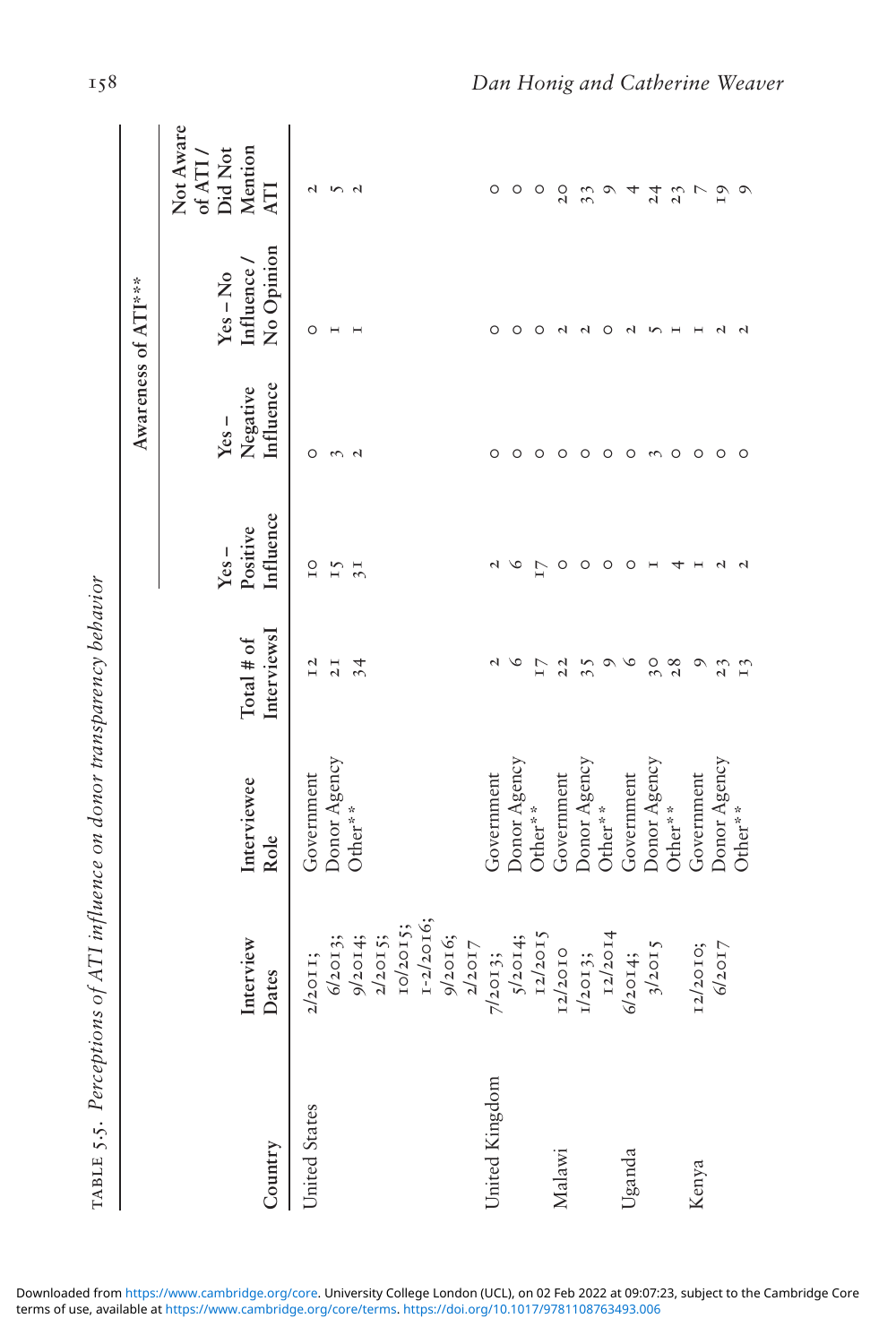|                                                                                                                                                                                                                                                                                                              |                    |                            |                             |                                  | Awareness of ATI***              |                                         |                                                           |
|--------------------------------------------------------------------------------------------------------------------------------------------------------------------------------------------------------------------------------------------------------------------------------------------------------------|--------------------|----------------------------|-----------------------------|----------------------------------|----------------------------------|-----------------------------------------|-----------------------------------------------------------|
| Country                                                                                                                                                                                                                                                                                                      | Interview<br>Dates | Interviewee<br>Role        | InterviewsI<br>Total $# of$ | Influence<br>Positive<br>$Yes -$ | Influence<br>Negative<br>$Yes -$ | No Opinion<br>Influence /<br>$Yes - No$ | Not Aware<br>Mention<br>Did Not<br>of ATI /<br><b>ATI</b> |
| Nepal                                                                                                                                                                                                                                                                                                        | 3/2015<br>I2/2OI4; | Donor Agency<br>Government | ∞<br>34                     |                                  | O                                | $\overline{1}$                          | ΣS                                                        |
| Honduras                                                                                                                                                                                                                                                                                                     | $3/2016$ ;         | Government<br>Other**      | 36<br>ΙI                    |                                  | O<br>O                           |                                         |                                                           |
|                                                                                                                                                                                                                                                                                                              | $6 - 8/2016$       | Donor Agency               | 20                          |                                  |                                  |                                         |                                                           |
| <b>AMP</b> Workshop                                                                                                                                                                                                                                                                                          | Nairobi 2010       | Government<br>Other**      | 28<br>38                    | $\overline{1}$<br>О              | С                                |                                         | 28<br>23                                                  |
| Delegates                                                                                                                                                                                                                                                                                                    | and Nepal          | Donors                     | O                           | O                                | O                                |                                         | O                                                         |
|                                                                                                                                                                                                                                                                                                              | 20I4               | Other**                    |                             |                                  | O                                |                                         |                                                           |
| Remote                                                                                                                                                                                                                                                                                                       | $2013 - 2017$      | Government                 | O                           | O                                | O                                | O                                       | O                                                         |
| Correspondence                                                                                                                                                                                                                                                                                               |                    | Donor Agency               |                             |                                  | O                                | O                                       | O                                                         |
|                                                                                                                                                                                                                                                                                                              |                    | Other**                    |                             |                                  | O                                |                                         |                                                           |
| <b>TOTAL</b>                                                                                                                                                                                                                                                                                                 |                    |                            | 465                         | 125 (26.9%)                      | $9(1.9\%)$                       | 61 (13.1%)                              | 279 (60%)                                                 |
| * Includes interviews that were conducted under agreement of non-attribution or deep background (off the record only), per IRB protocol. In these<br>Notes:                                                                                                                                                  |                    |                            |                             |                                  |                                  |                                         |                                                           |
| instances, the names are not listed in the online appendix.                                                                                                                                                                                                                                                  |                    |                            |                             |                                  |                                  |                                         |                                                           |
| *** ATI awareness includes explicit reference or implicit reference (for example, the "index used by" the International Aid Transparency Initiative or<br>** Other includes international and national non-governmental organizations, civil society groups, think tank and academic subject matter experts. |                    |                            |                             |                                  |                                  |                                         |                                                           |

\*\*\* ATI awareness includes explicit reference or implicit reference (for example, the "index used by" the International Aid Transparency Initiative or

Publish What You Fund). (see the online appendix for interview list).

Publish What You Fund). (see the online appendix for interview list).

terms of use, available at <https://www.cambridge.org/core/terms>.<https://doi.org/10.1017/9781108763493.006> Downloaded from<https://www.cambridge.org/core>. University College London (UCL), on 02 Feb 2022 at 09:07:23, subject to the Cambridge Core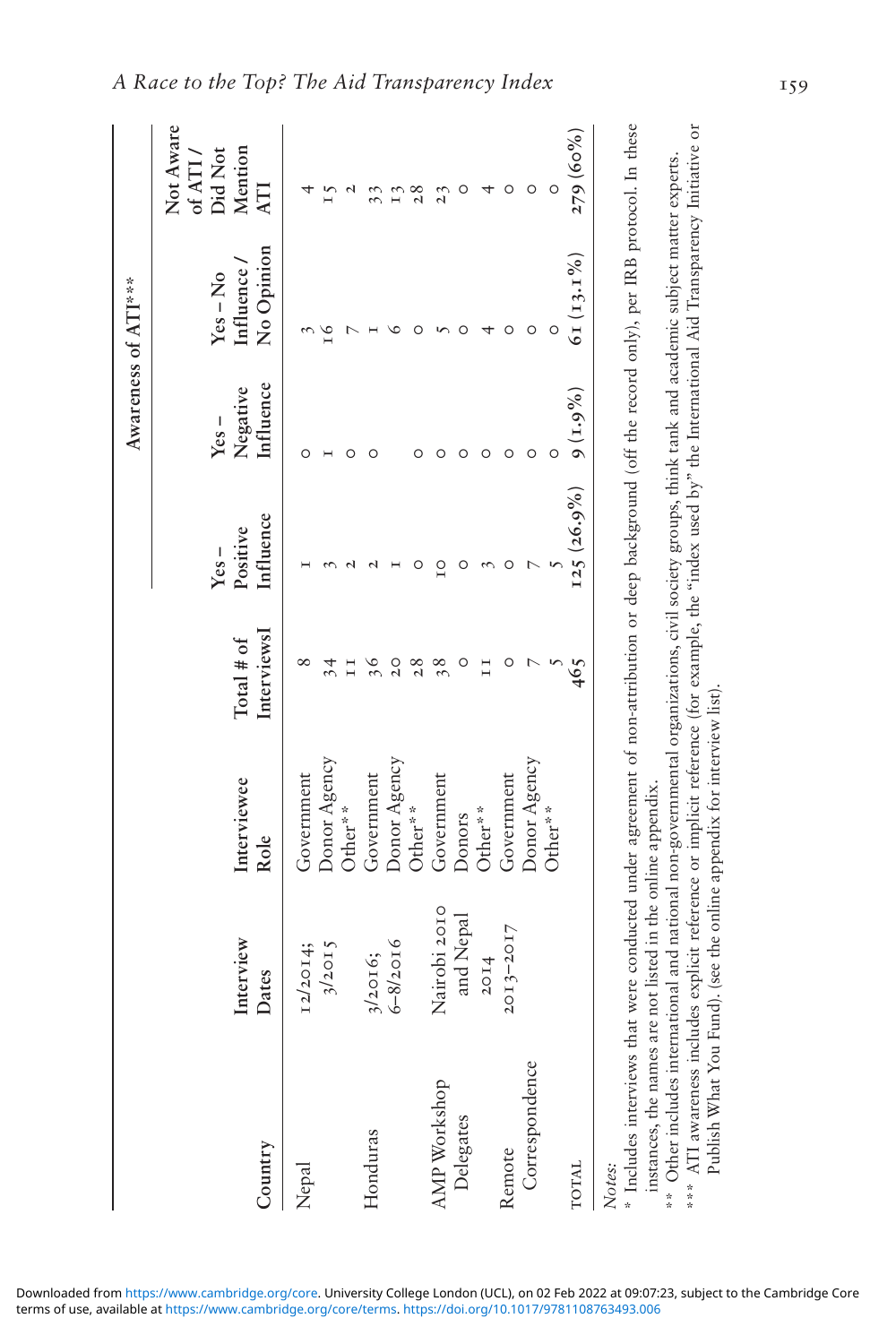signaled awareness of the ATI were individuals in government or donor agencies that were explicitly involved in reporting to domestic aid information management platforms or those who worked with domestic aid-transparency advocacy groups that had connections to transnational aid-transparencyadvocacy groups (such as Development Initiatives).

### **Direct Elite Response to the ATI's Social Power**

Donor agencies clearly care about their reputation and perceived legitimacy, even when such status is not explicitly linked to material rewards or sanctions. In interviews at donor headquarters and in official organizational documents, management and staff nearly universally report that their agencies use ATI ratings and rankings to draw positive attention to themselves, direct negative attention to others, or signal their own good intentions and commitments. Landing in the "very good" category grants bragging rights, and large legitimacy gains, which organizations value independently from any direct link to financial sanctions or rewards.47 Consistent with GPIs more broadly, the very act of the ATI's regularized monitoring triggers reactivity, with target actors changing their behavior (if not their underlying interests) in reaction to being evaluated, observed, and measured.48

The ATI's ability to incite status and reputational concerns has two effects on organizations. The ATI's peer rankings serve to motivate poorly performing donor organizations to communicate renewed commitments and refocus organizational resources on transparency reforms.49 At the same time, the ATI peer rankings and release of annual reports provide opportunities for well-performing organizations to signal to external constituents that they have made good on transparency promises and, in some instances, achieved compliance with international commitments and open data standards. According to fifteen interviews with donor agencies and NGOs in the US and UK, a fair amount of institutional rivalry reinforces organizations' desire for status and positive reputations. This appears to especially resonate in countries with

<sup>47</sup> Interviews with World Bank (Elizabeth Dodds, Johannes Kiess, Carolyn Antsey, Jeffrey Gutman), USAID (Augusta Abrahamse, Jeremiah Crew, Kim Smith, Tom Zearley), MCC (Sheila Herrling), SIDA-Nepal (Pramila Shrestha), DFID (John Adams) and DANIDA staff. See Clare, Verhust and Young 2016, 4 (Sweden's SIDA); George 2012 (World Bank IDA); Greening speech (UK DFID).

<sup>48</sup> Kelley and Simmons 2019; Saunder and Espeland 2009.

<sup>49</sup> Interviews with PWYF staff (David Hall Matthews, Catalina Reyes, Mark Brough, and Nicholas Dorward, Elise Dufief London 2014 and 2016, plus e-mail correspondence 2017– 2018), CRS and GAO staff (Tom Melito from the GAO, Marion Lawson from CRS in DC, October 2015), and senior officials at USAID (Kim Smith and Joan Atherton in DC), UNDP (Danila Boneva in New York), World Bank (Jakob Fredensborg-Rasmussen in Uganda), SIDA (Pramila Shrestha in Nepal), GIZ (Nora Rohner in London), and DFID (John Adams in London; Andy Murray in Nepal). Various dates; see the online appendix.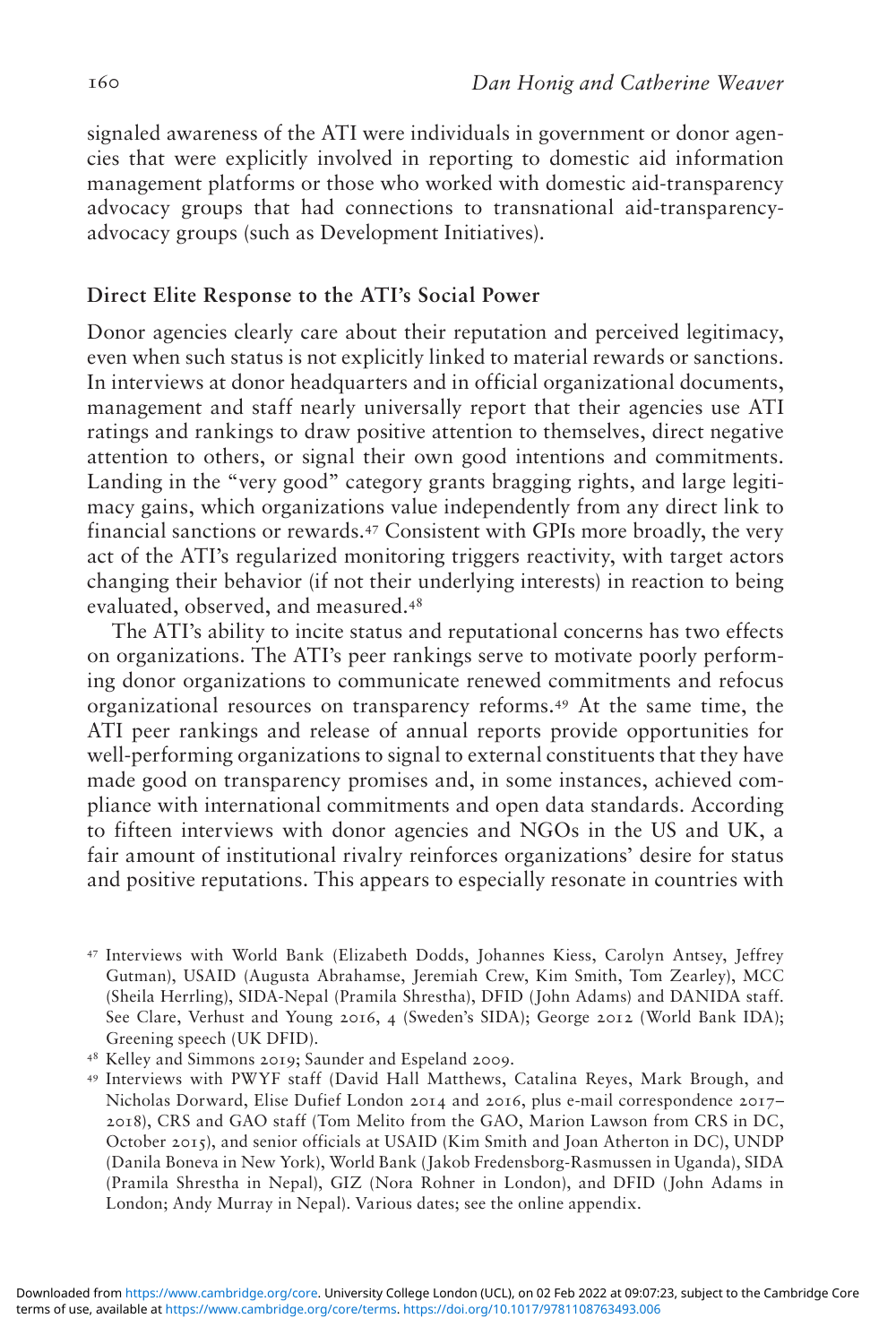multiple aid agencies that jostle for favorable positions in the eyes of the same political authorizers.<sup>50</sup> This is clearest in the case of the US. In our observations and interviews with donor staff and external aid experts in DC, there is a palpable rivalry between the Millennium Challenge Corporation (MCC) and the US Agency for International Development (USAID), both of whom have mandates that focus solely on official development assistance and "vie for the top spot in the ATI."51

The peer pressure invoked by the ATI motivates key reforms in US agencies that have performed poorly in past rankings, particularly at USAID and the US Department of State. In the first months after then-Secretary of State Hillary Clinton announced that the US would become a signatory to IATI in November 2011, these agencies (especially State) argued "vigorously through back channels" against an aggressive timeline and benchmarks for implementation.52 They argued this was because of the anticipated high costs of required changes in underlying data technology systems. Agencies also argued they needed time to build capacity and buy-in from staff to report to new standards and dashboards, including the newly established US Foreign Assistance Dashboard. Interviews with approximately a dozen actors within US aid agencies, the US General Accounting Office, and US Congress reveal that much of the rationale behind this argument fell by the wayside when the Millennium Challenge Corporation quickly enacted an ambitious transparency agenda and vaulted to number one on the ATI in 2013.

Policy and behavior change in response to the ATI need not emerge solely from shifts in professional status. As Kelley and Simmons note, GPI processes can alter identity and professional norms through knowledge production and socialization.53 The ATI shapes how the concept of aid transparency is collectively understood and acted upon.54 Our interview with Publish What You Fund's Sally Paxton and public comments made by donor representatives at annual ATI launches suggest that circulation of elite staff between organizations and the sharing of "best practices"

<sup>53</sup> Kelley and Simmons 2019.

<sup>50</sup> Interviews with George Ingram, Brookings Institute, and senior officials, USAID. This sentiment was reiterated by other senior staff and management at MCC (Sheila Herrling), USAID (Kim Smith), DFID (John Adams), UNDP (Danila Boneva), and UNICEF (Carey McCormack in Uganda). In addition to the US, three other countries have at least two agencies assessed by the ATI, including France (MINEFI and MAEDI), Japan (JICA and MOFA), and Germany (BMZ-GIZ and BMZ-KfW). Four multilateral groups also have multiple agencies in the ATI: United Nations (UN DP, UNICEF, UN OCHA), the World Bank (IFC and IDA) and the European Communities (EBRD, EIB, DG-NEAR, DG-DEVCO, DG ECHO and DG Enlargement).

<sup>&</sup>lt;sup>51</sup> This rivalry became evident in interviews with senior staff at USAID and MCC (various dates). Such rivalry was also noted by senior staff in the US House Foreign Affairs Committee.

<sup>52</sup> Interview with senior USAID official.

<sup>54</sup> Interview with Sally Paxton from Friends of Publish What You Fund, February 2015.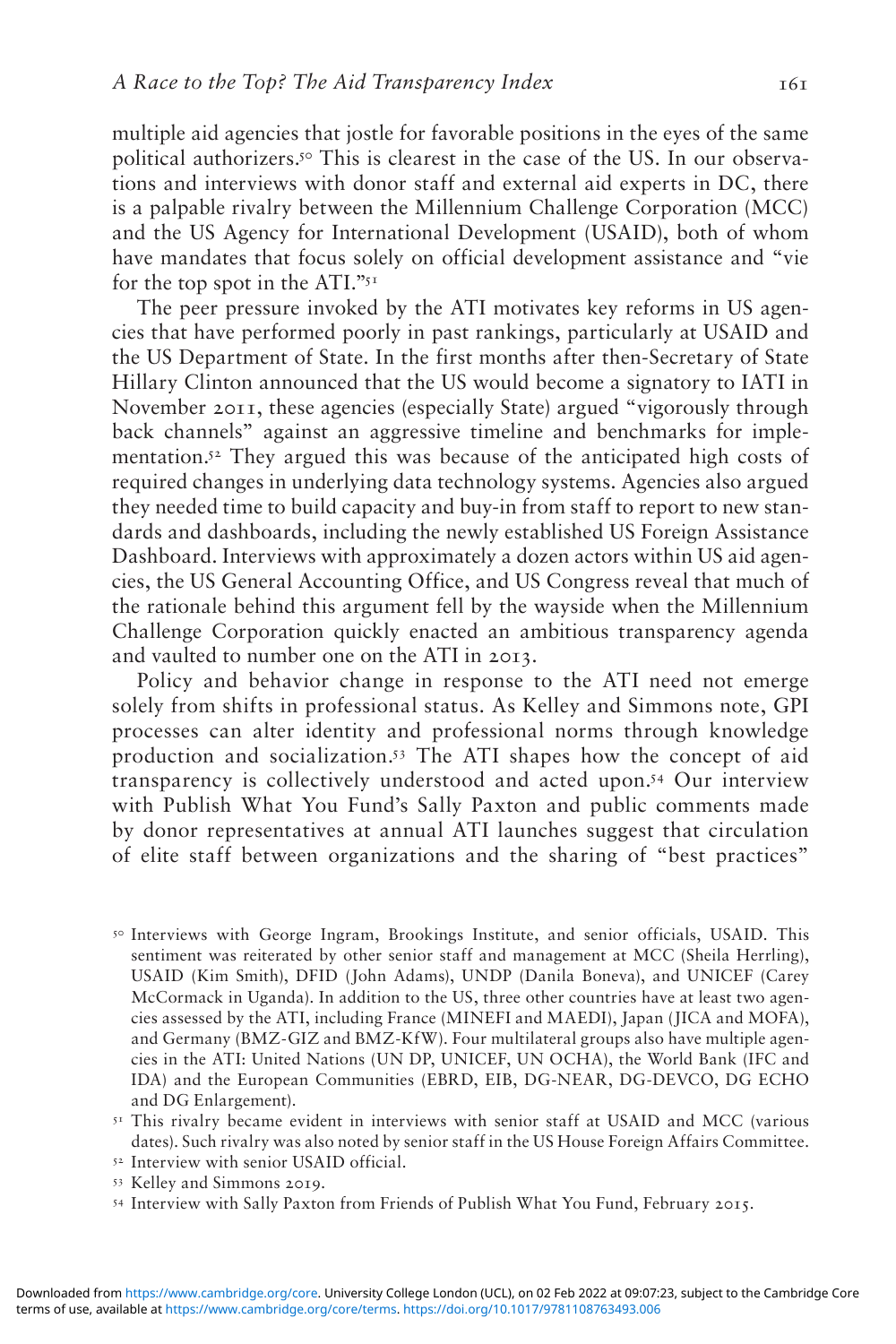spurred by the ATI's annual rankings, publications, and public discussions foster interorganizational learning and diffusion of new policies.<sup>55</sup> For example, Sheila Herrling, Vice President for the MCC, declared that the MCC learned directly from the transparency initiatives of other donors, including PLAN USA.56

Annual ATI releases also diffuse learning by providing critical information on the experiences of peer institutions in building organizational cultures around transparency reforms, overcoming technological barriers, and building staff capacity in needed areas. This is done through donor-level narrative reviews, press releases, and open discussion forums. For example, interviews with Department for International Development (DFID) staff in London and USAID staff in DC affirm that the ATI has helped to "prove" that organizational change in possible, and PWYF's donor-level reports have provided key insights into how to approach difficult organizational reform.57 This is an effect quite synergistic, but distinct, from that of peer naming and shaming. In the words of Brookings scholar George Ingram, such interorganizational learning helps organizations to "stop hugging data" and to release more of the information they gather.58 The success of the IDA (World Bank), MCC, DFID (United Kingdom), and UNDP in scoring very highly on the ATI led other agencies such as USAID, IFC (World Bank), Swedish International Development Cooperation Agency (SIDA), and German Corporation for International Cooperation (GIZ), to adopt disclosure policies on sensitive areas such as procurement and finance that they previously had been reluctant to pursue. These first movers tend to be more independent agencies on the Gilardi independence scale. This is also true for within country measures. For example, in the US, the MCC scores higher on the independence scale than USAID does, and was the "first mover" on improved transparency practices. In sum, some agencies performing well on the ATI are able to demonstrate to other organizations that implementing seeming "costly" or "risky" transparency reforms are, contrary to expectations, neither costly nor risky.59

Similarly, the process of constructing the annual ATI itself is critical to understanding its social power and influence over elites within donor agencies. The inclusive nature of the ATI review process, which provides opportunities for target organizations to participate in the collection of data and

- <sup>58</sup> Interview with George Ingram, Brookings Institution, January 2016.
- <sup>59</sup> Interviews with Sheila Herrling (MCC), Kim Smith (USAID), John Adams (DFID), Sally Paxton (PWYF), Aleem Walji (World Bank). See also Clare, Verhust and Young 2016, 10; Hansen and Marschner 2015.

<sup>55</sup> Ibid. We observed several general comments to this effect at the ATI launches in both Washington, DC, and London. Panelists often offered these comments in direct response to questions posed by panel moderators or audience members regarding how organizations do – or can – learn from the successes of other donor agencies that have performed well on the ATI.

<sup>56</sup> Herrling 2015.

<sup>57</sup> PWYF 2015a, 2015b.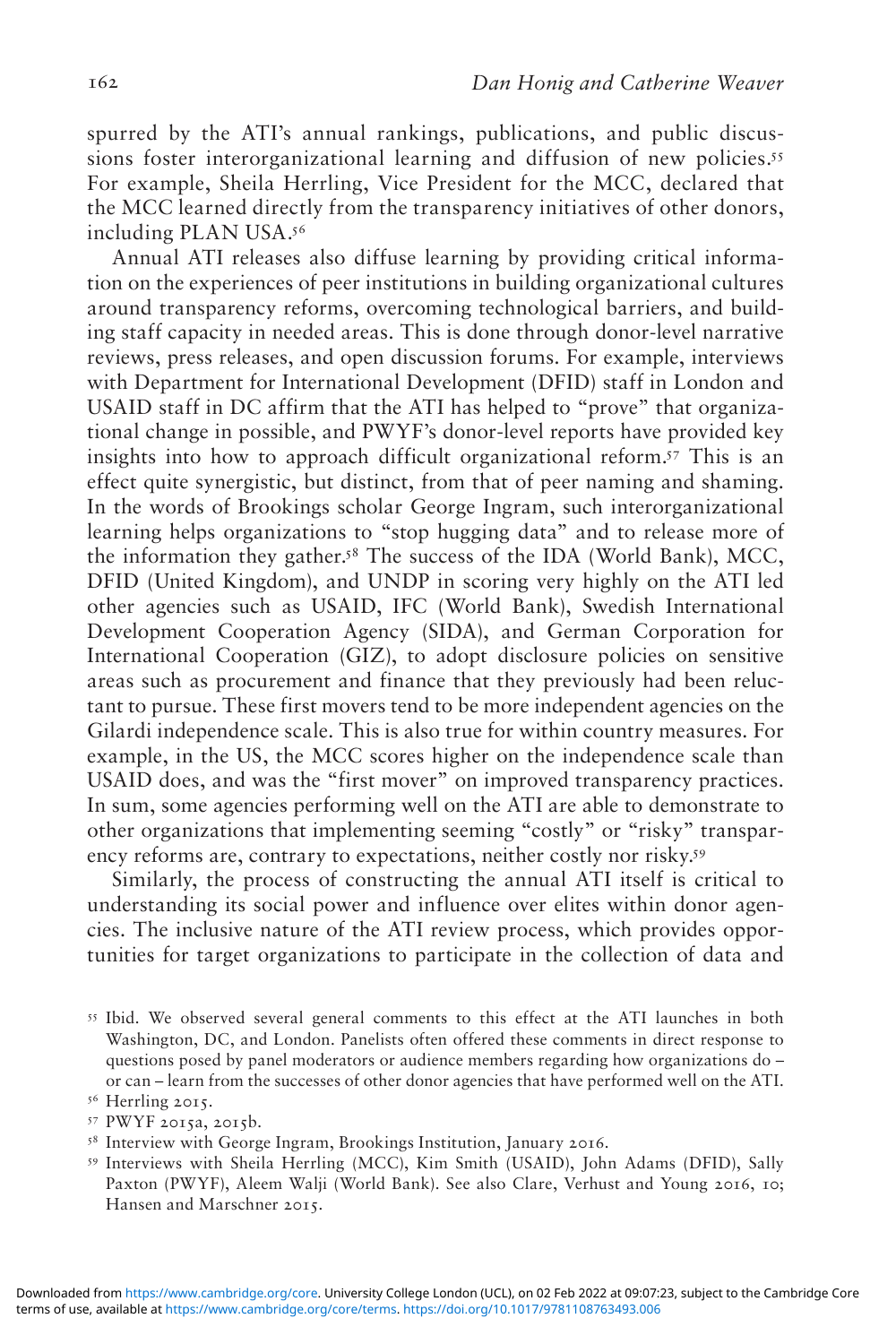validation of results, lends considerable authority to Publish What You Fund and the ATI. Because donors are directly involved in reporting to the index, and have opportunities to review the data before the index is finalized, the results are rarely openly contested.<sup>60</sup>

Nearly two dozen interviews with the staff of PWYF and donor staff based in their agency's headquarters revealed that the process of collating the ATI results every year provides further opportunities for organizational learning and diffusion of transparency norms. During the review process, which takes several months and involves repeated interaction with PWYF, donors provide their own assessment of their performance on the ATI's indicators. When these donor-generated assessments conflict with scores generated by PWYF staff and independent reviewers, PWYF and the donor discuss what exactly is expected to achieve a full score on each of the ATI's indicators and how the donor may achieve such scores via full compliance with reporting standards.<sup>61</sup> Thus, according to PWYF staff in both London and DC, donors are compelled to reflect on their progress toward transparency. Because the ATI grants some points in donors' overall score for organizational commitments and implementation plans even in the absence of actual policy changes, the review period becomes an opportune time to double down on public statements in support of transparency reforms.<sup>62</sup> According to George Ingram, Brookings Institution senior fellow and co-lead of the Modernizing Foreign Assistance Network, the cost of inattention to this process is a stagnant or bad score for the agency, which leaves agencies' stakeholders and peers within the aid community with a lingering sense of "what have you done lately?"63

The period of review also enhances the reactivity effects of the ATI's monitoring.64 A donor agency may report that they are fully compliant with the ATI's expectations regarding information disclosure policies (i.e. they will argue they deserve a score of 100 on that measure). However, two sets of independent reviews plus PWYF's assessment can catch where such policies are weak – for example, if the disclosure policy provides few appeals mechanisms or puts limitations on the acceptance of third-party information. Among the

- <sup>63</sup> Interview with George Ingram, Brookings Institution, January 2016.
- <sup>64</sup> As observed through Weaver's participant role as an external reviewer in the 2016 and 2018 ATI review.

 $60$  Interview with Sally Paxton, February 2015, This is similar to the repeated social interaction learning affect, discussed in Kelley 2017, Chapters 3 and 6.

 $61$  Weaver made this observation several times while participating as an external reviewer for the 2016 and 2018 ATI. This observation is also based upon conversations with the PWYF staff who compile the ATI scores.

 $62$  This is based upon impressions provided by three senior staff officials at USAID (Kim Smith, Joan Atherton, and Jeremiah Carew), one senior staff official at DFID (Alasdair Wardhaugh), one senior staff official at DANIDA (nonattribution), and two staff members of Publish What You Found (David Hall-Matthews and Sally Paxton). See also Clare, Verhust, and Young 2016, 9; Hansen and Marschner 2015; UK DFID 2015.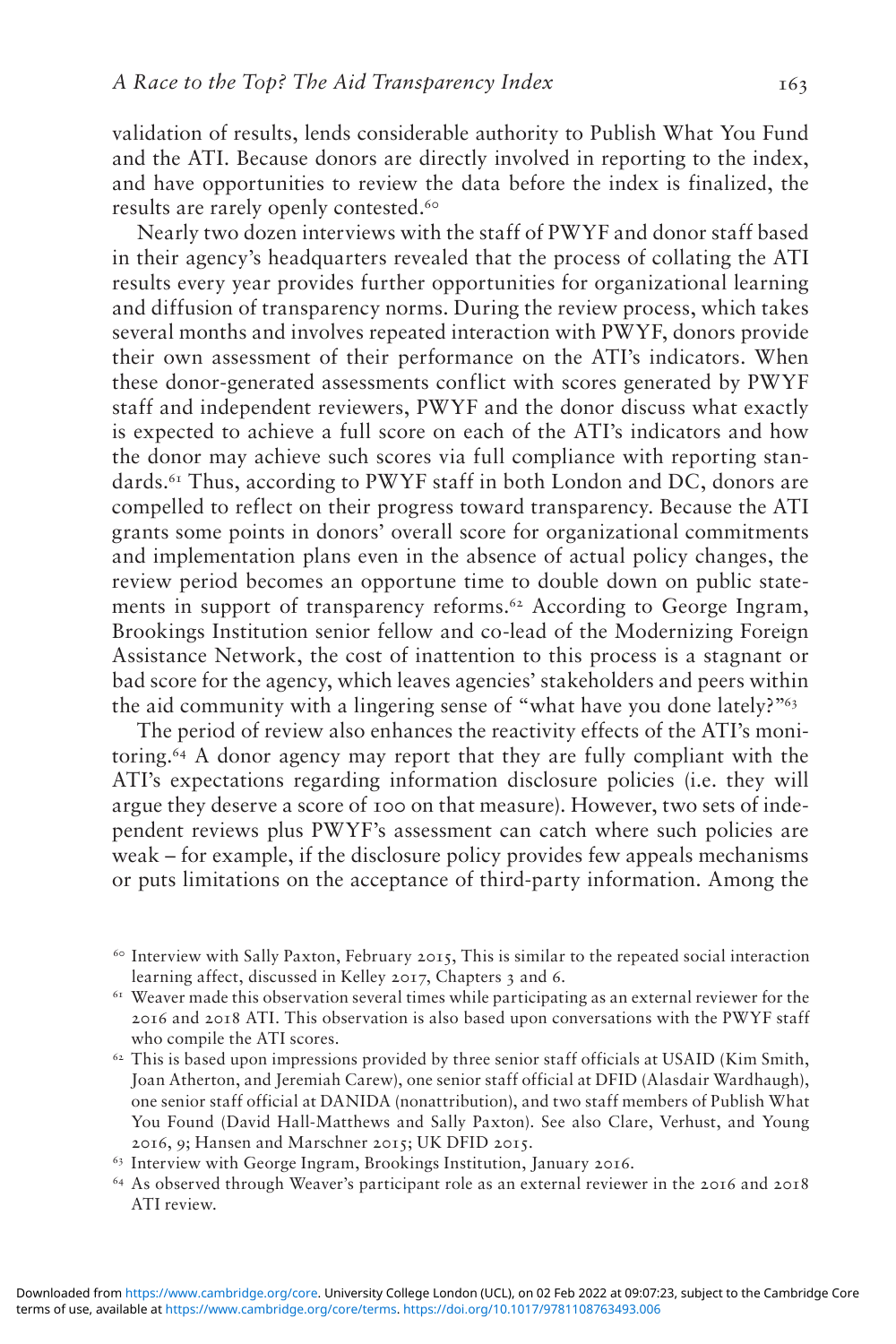USAID and PWYF staff we interviewed, the process reifies the sense that the annual review is deep and rigorous, with layers of independent analysis from subject matter experts to serve as a check against agencies' self-assessments.<sup>65</sup> In the case of USAID, staff reported that this prompted the organization to steer away from rhetorical commitments that might otherwise be used to "game" the assessment process (a form of shallow behavioral change), instead focusing on meaningful policy and operational changes.

The ATI also empowers elites to mobilize support for reforms by clearly defining what transparency looks like and setting specific benchmarks for success. According to John Adams, staff member at DFID and chair of the IATI Technical Secretariat, references to the ATI help champions of transparency reforms to persuade reticent staff of the merits of policy change.<sup>66</sup> Specifically, according to staff in charge of transparency reforms at USAID, the MCC, and GIZ, the ATI's detailed set of indicators reduces uncertainty on the part of agency leaders in terms of identifying precisely what policies and practices need to change to meet expectations set in international commitments and national law. Some donors' transparency strategies are, in fact, directly oriented around the standards in the ATI.<sup>67</sup> For example, the Millennium Challenge Corporation (ranked first in the 2014 ATI), states that "through the Aid Transparency Index process, Publish What You Fund and other advocacy groups have made specific recommendations to MCC in the interest of moving the field of aid transparency forward, particularly regarding how to prioritize improvements to IATI data."68 The ATI, in essence, became the MCC's "blueprint for reform." This dynamic shows up in other interviews and in internal and published organizational strategy papers and operational policies at USAID and SIDA. Notably, we see it even when there continues to be disagreement within organizations on the importance or fit of the ATI's ideals and standards with the organization's overall transparency agenda and core values.<sup>69</sup>

USAID's response to the ATI illustrates the central role that elite channels play. In July 2015, after struggling in prior years in the ATI rankings, USAID published a strategy paper on open data depicted as the agency's "roadmap" to transparency.70 The strategy paper, also known as the IATI Implementation Cost Management Plan (CMP – Phase 2), explicitly stated that one of the strategy's four central goals was to increase USAID's ATI score.71 A month later, Alex Thier,

<sup>65</sup> Interview with two senior USAID officials and Sally Paxton, September 2016.

<sup>66</sup> Interview with John Adams, DFID, September 2014.

<sup>67</sup> Ibid. See Clare, Verhust, and Young 2016 on Sweden's aid transparency strategy.

<sup>68</sup> Hansen and Marschner 2015. For similar statements by the Canadian International Development Agency, see Bhushan and Bond 2013.

<sup>70</sup> Hamilton 2015; see also Thier and Crumbly 2015.

<sup>71</sup> USAID 2015.

<sup>69</sup> See also Koeberle 2016.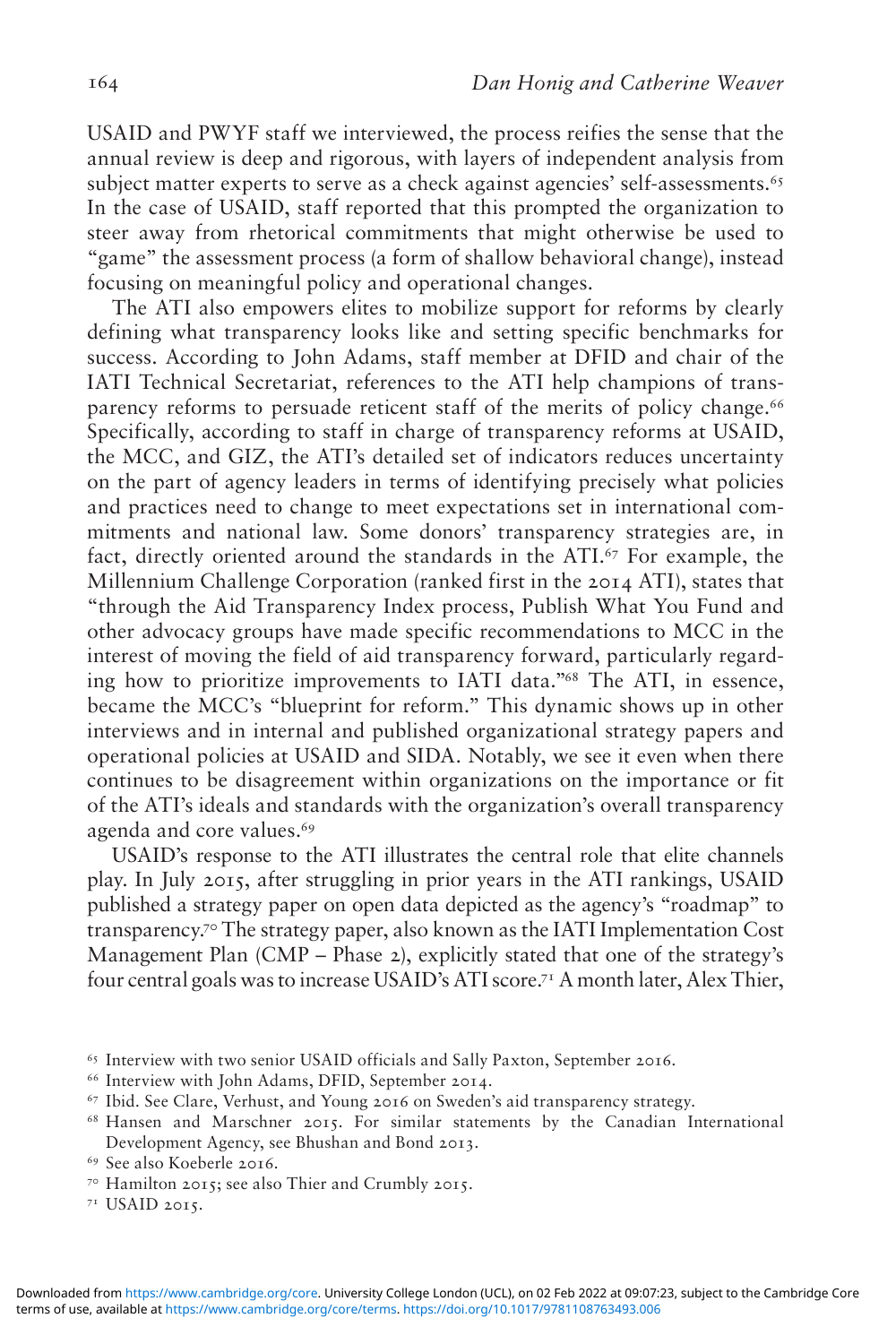then-chief for the Bureau of Policy, Planning, and Learning at USAID, stated "after we implemented Phase One of the CMP, our Publish What You Fund Aid Transparency Index…increased more than twenty points and moved USAID from 'Fair' to 'Good.' This was an exciting, tangible way to demonstrate our progress, and this success raised awareness around the Agency on these important efforts."72 This internally driven, elite-led reform effort is consistent with the quantitative evidence we presented earlier regarding agency independence.

### **The ATI's Power via Political Pressure**

While nearly 80 percent of our interviewees discussed direct elite responses to the ATI, approximately 65 percent of those who perceived the ATI as positive also noted that the ATI reduces information asymmetries and induces greater principal attention to donor organizations' disclosure practices. The ATI creates awareness and support among political principals for aid transparency via lobbying and advocacy campaigns of PWYF and like-minded members of the epistemic community. As such, the ATI is a useful tool for resolving information asymmetries that hinder principal oversight and control. In providing detailed, regular data on agencies' transparency performance, the ATI essentially acts as an information intermediary for politicians who may have neither the capacity nor inclination to closely monitor agent behavior.73 According to one senior staff member in the US House Foreign Affairs Committee, the ATI is "great for letting us know when there's a problem [with US aid agencies]… We don't have time to follow that stuff that closely."74 We also found that principals use the ATI's detailed information on where donors lag in transparency performance to inform specific policies within national legislation on open data standards. National "aid transparency guarantees" in the UK and Sweden and the 2016 US Foreign Aid Transparency Act make specific recommendations that align with the indicators and goals of the ATI.

In other instances, it is quite apparent that the ATI is empowering third-party actors. In the US, for example, a thriving group of think tanks, academics, and NGOs pays close attention to the ATI.75 The rankings and ratings inform their analytical reports, lobbying, and activism.76 Interviews with senior congressional staff in the US House Foreign Affairs Committee and the US Senate Foreign

<sup>75</sup> See the online appendix for the list of thirty-four interviewees that fall into this category, including the Modernizing Foreign Assistance Network, Center for Global Development, and Oxfam International.

<sup>72</sup> Quoted in Hamilton 2015.

<sup>73</sup> Interviews with staff in the US House Foreign Affairs Committee and Senate Foreign Relations Committee (nonattribution), George Ingram (Brookings Institution), Ben Leo (Center for Global Development), Lori Rowley (Lugar Center), Joe Powell (Open Government Partnership [OGP]).

<sup>74</sup> Interview with senior staff member, USHFAC, February 2015 (nonattribution).

<sup>76</sup> USAID 2015.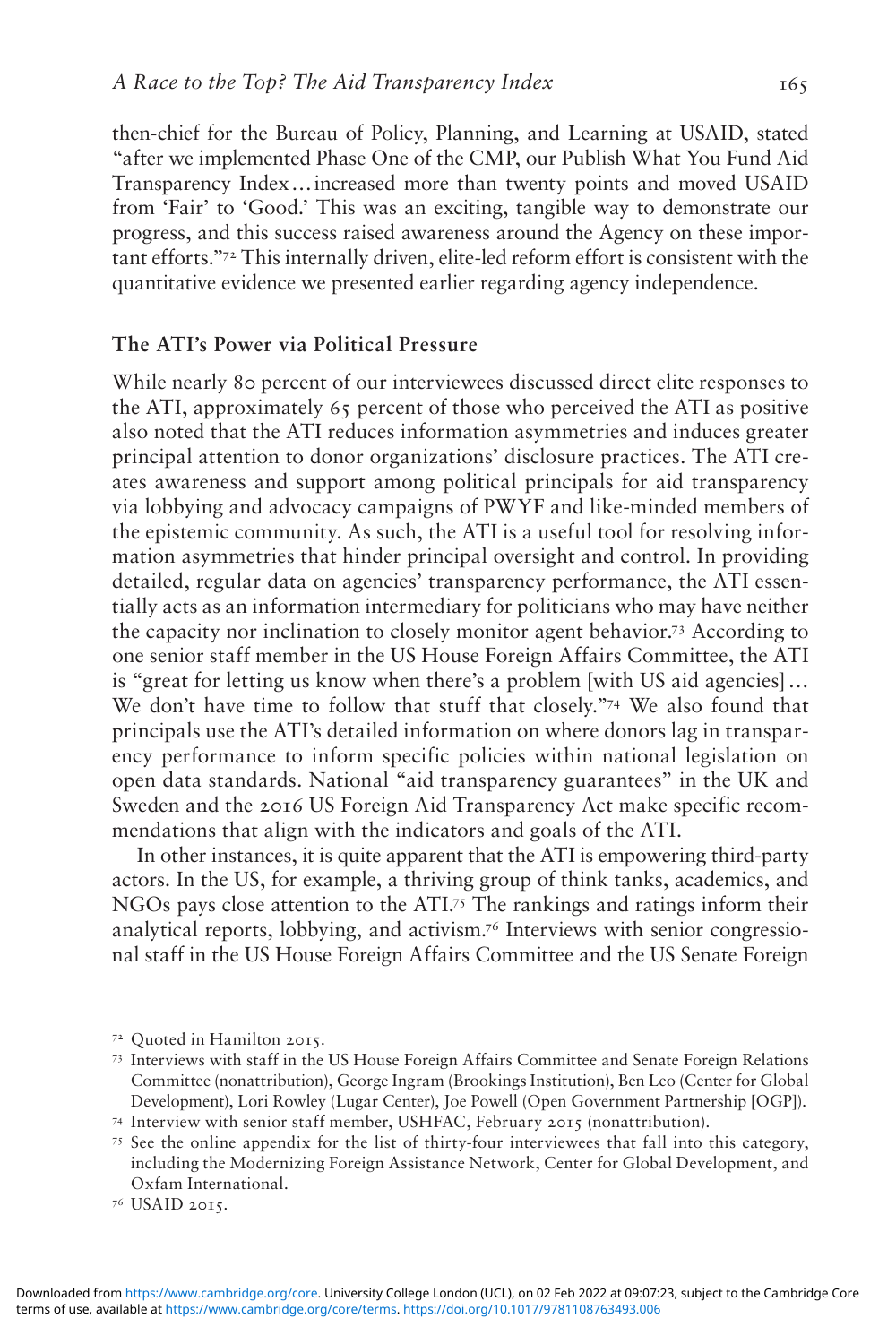Relations Committee reveal that a great deal of their information on the transparency performance of US aid agencies comes from this epistemic community, with frequent reference to the ATI as a primary source of evidence.

Some of the competitive pressure between agencies we described has links to political pressure. According to three interviews with Congressional staff, the US Senate has also brought attention and importance to the ATI. The MCC's success, and the need for other US agencies to "catch up," has been prominently discussed in congressional hearings. For example, this was noted in the very first question asked to Dana Hyde in her 2013 confirmation hearing as MCC CEO, by Senator Markey (D-MA). As Markey put it, MCC's success on the ATI was "a very impressive record" and she asked "how do we keep it going, and how do we transfer that transparency to all of these other venerable institutions [e.g. USAID]?"77 While only two interviewees admitted that the MCC's success was an official reason for the significant shift in USAID's approach to a more aggressive IATI implementation plan shortly thereafter, nearly all of the USAID, US State Department, and other US government interviews (20 out of 25) remarked that this competition had a lot to do with getting the attention of top USAID management and putting data transparency reforms "on the front burner."78

Consistent with our hypotheses, political pressure appears to play a stronger role with respect to less independent aid agencies. For example, close observers of the US system note that staff from USAID, which has relatively little financial autonomy vis-à-vis Congress, fear that the ATI's score may influence the way their political masters decide to appropriate funds.79 By contrast, interviews on the evolution of the transparency initiative at the World Bank, whose funds come from a more diverse set of sources (including trust funds and profits from non-concessional lending and bonds) make no mention of the shadow of appropriations, even when asked directly.80 The World Bank has consistently placed in the top ten of all donors and in the "very good" category of the ATI. Our interviews also reveal that staff in less independent agencies do not always wait for clear threats or actual principal exercise of oversight and control. Instead, they can act *in anticipation* of principals' possible greater oversight and control, exhibiting a desire to "get ahead of the game" by taking proactive steps to implement data reporting standards that would be fully compliant with IATI and aligned to the metrics in the ATI.<sup>81</sup>

- <sup>77</sup> Senate Foreign Relations Committee 2013.
- <sup>78</sup> Interviews with Kim Smith and USAID staff who requested nonattribution, October 2014.
- <sup>79</sup> Interviews with staff in the US Congressional Research Service (Marion Lawson), US General Accounting Office (Tom Melito), and USAID (nonattribution).
- 80 Interviews with World Bank staff, February 2011, June 2013, February 2017 (Aleem Walji, Jeff Chelsky, Jeffrey Gutman, Carolyn Anstey and a few that requested nonattribution).
- <sup>81</sup> Interviews with staff at the US General Accounting Office (Tom Melito), Congressional Research Service (Marion Lawson), and USAID (Kim Smith). See also Marks 2012.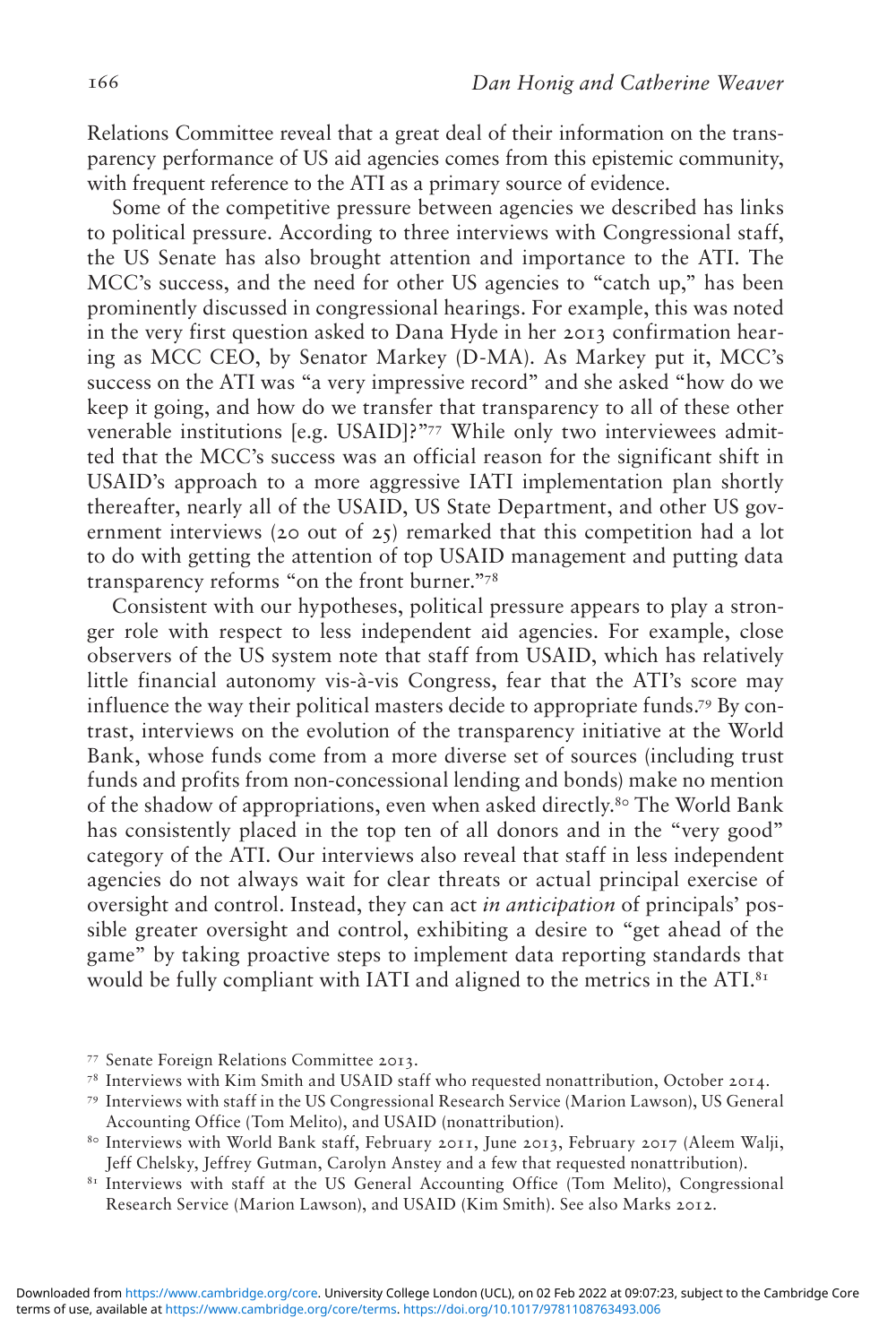### conclusion: the ati's social power and influence

The qualitative and quantitative empirics jointly suggest that both political pressure and direct elite channels play a role in the ATI's influence. The elite channel appears to be the more influential of the two. The ATI provides information to political principals; it also provides information to elite bureaucrats inside donor agencies. These elites are the primary drivers of agency changes as the ATI has created a clear standard of what it means to be "transparent," invoking normative and reputational power for these policy elites.

GPIs can enable weak actors to influence powerful actors in world politics. The ATI is a remarkable case in point. Created nearly ten years ago by a small NGO with no direct material power, the ATI now sets best practices in aid transparency. The ATI exercises influence via political pressure and elite channels to invoke important socialization, learning, and peer pressure effects that discernibly shape many donors' transparency policies. Agencies with aid as their primary mandate are more responsive to the ATI's assessments, particularly when those agencies are relatively independent and thus more able to act in response to a change in aid professionals' priorities and understandings. The ATI thus demonstrates that a GPI creator (in this case, Publish What You Fund) can substantially alter behavior within a relatively tightly knit professional community.

The case of the ATI suggests that there may be advantages to focusing on elite channels and construction of meaning in professional communities. At the same time, this case also suggests that a GPI that operates via social pressure will be unlikely to influence those who overtly reject the importance of the goal (such as China or the United Arab Emirates) or are not part of the community in which social pressure operates. In this case of the ATI, organizations that are primarily focused on other matters and only incidentally disburse aid are not part of the professional community. The ATI's efforts to affect change in these agencies may be of limited usefulness.

In sum, the ATI has drawn critical attention to donors' aid transparency commitments and performance. It is now an industry leader in assessing aid transparency and setting donor accountability standards. The ATI alters what transparency means in practice, even as it encourages greater disclosure. It does more than merely assess transparency practices: it defines norms of transparency.

At the same time, the ATI's influence is not always viewed in a positive light, even when it pushes donor agencies toward transparency. For example, when asked if the ATI presented any concerns or risks, five interviewees in the US (in donor agencies and NGOs) pointed out that the systems put in place in response to the ATI did not always represent the quickest or most efficient route to full transparency for their organization.<sup>82</sup> It is interesting

<sup>82</sup> Interviews with senior staff at USAID, World Bank, GIZ, UNICEF, Japan International Cooperation Agency (JICA), Norwegian Agency for Development Cooperation (NORAD) (various dates; see the online appendix, nonattribution).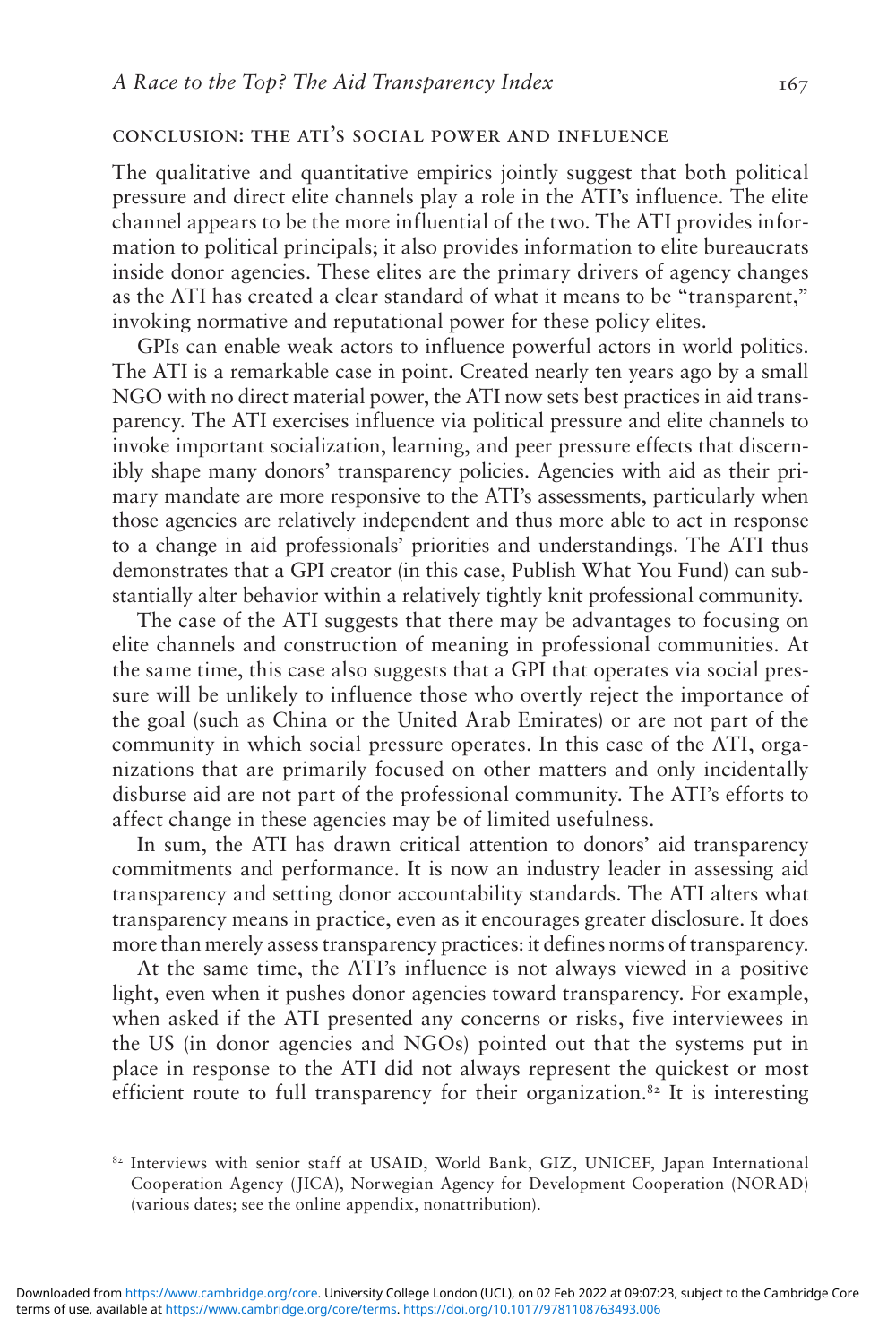that conformity around the ATI's transparency norms has taken hold, despite emerging reservations about the appropriateness of its assessment criteria and specific indicators. This qualitative observation may portend a varying level of normative power over time as the ATI ages. Contestation over the operationalization of "transparency" may lead to some discrediting or distancing from the ATI. It might also create pressure to alter the index to include other indicators and weights, or perhaps even enable the rise of GPI competitors that reflect changing norms regarding the structure and goals of aid transparency.<sup>83</sup>

What is clear today is that the ATI has been a key part of the transparency revolution in international development aid. PWYF's indicators have helped to set a clear standard for the over 600 governmental and non-governmental signatories of the International Aid Transparency Initiative. For an NGO that still occupies just one room, it shows that GPI creators do not necessarily need material power to influence the behavior of the powerful. David may move Goliath with a well-aimed slingshot fired in conflict. But David can also induce Goliath to change by orienting Goliath's attention toward the behavior David wishes to alter.

#### acknowlegments

This is largely a reprint of our 2019 *International Organization* paper of the same name, but with minor alterations. The online appendix associated with this article can be accessed at [https://dataverse.harvard.edu/dataset.xhtml?](https://dataverse.harvard.edu/dataset.xhtml?persistentId=doi:10.7910/DVN/3GQTYA) [persistentId=doi:10.7910/DVN/3GQTYA](https://dataverse.harvard.edu/dataset.xhtml?persistentId=doi:10.7910/DVN/3GQTYA). Many thanks to Rucheta Singh, Grace Chao, Susannah Horton, and particularly Yunhui Lin for research assistance. We are also thankful to Publish What You Fund for their time and clarification; AidData, and particularly Brooke Russell and Brad Parks, for assistance in generating critical additional data; Dennis Vega and Jessica Klein of the US Department of State's Office of US Foreign Assistance Resources; Sally Paxton at Friends of Publish What You Fund; and numerous officials from aid agencies, parliaments, think tanks, and NGOs that graciously agreed to interviews. Many thanks to Sam Asher, James Bisbee, Stephen Chaudoin, Laura Henry, George Ingram, Judith Kelley, Eddy Malesky, John Marshall, Beth Simmons, the *IO*

<sup>83</sup> At the Fourth High-Level Forum on Aid Effectiveness in Busan, South Korea in November 2011, the Global Partnership on Effective Development Cooperation was created and mandated to monitor donor progress toward the Busan agreement, including commitments to transparency. The first Global Monitoring Report 2014 was released just prior to the 2015 Fifth High Forum on Aid Effectiveness in Mexico. The monitoring framework thus far appears to depend upon voluntary reporting by participating countries and organizations and a vague methodology and set of indicators. As such, it does not appear to be emerging yet as a viable competitor to the ATI. However, the clear overlap in the indices' purposive goals may indicate some movement in the competitive landscape, with yet unknown consequences for its power and influence of the ATI.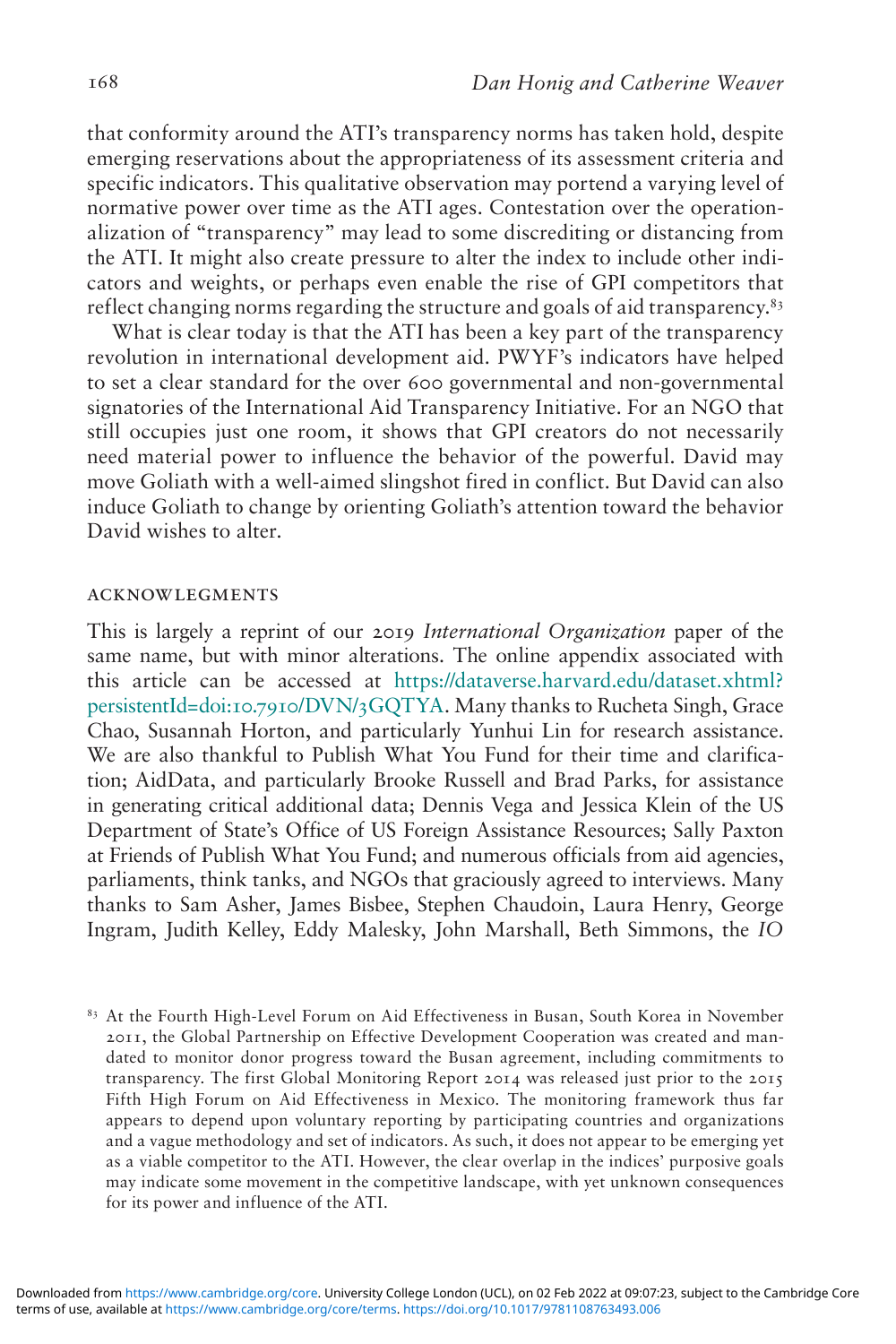reviewers and editors, and participants in the May 2016 and September 2016 APSA Assessment Power in World Politics conferences as well as the 2017 Political Economy of International Organizations conference for valuable comments and guidance. Last but far from least, many thanks to the editorial team and professional staff at *International Organization* for their time and efforts, and to anonymous reviewers for their helpful comments in improving this manuscript.

### supplementary material

Supplementary material for this article is available at [https://dataverse.harvard.edu/dataset.xhtml?persistentId=doi:10.7910/](https://dataverse.harvard.edu/dataset.xhtml?persistentId=doi:10.7910/DVN/3GQTYA) [DVN/3GQTYA](https://dataverse.harvard.edu/dataset.xhtml?persistentId=doi:10.7910/DVN/3GQTYA).

### **References**

- Barder, Owen. 2016. Aid Transparency: Are We Nearly There? *Center for Global Development*, April 13, 2016. Available at www.cgdev.org/blog/ [aid-transparency-are-we-nearly-there.](http://www.cgdev.org/blog/aid-transparency-are-we-nearly-there)
- Bent, Rodney. 2015. A Sad State of Affairs: Is Transparency a Solution? *Publish What You Fund* blog, September 23. Available at [http://](http://www.publishwhatyoufund.org/updates/by-country/us/state-transparency-solution/)  [www.publishwhatyoufund.org/updates/by-country/us/state-transparency](http://www.publishwhatyoufund.org/updates/by-country/us/state-transparency-solution/)[solution/](http://www.publishwhatyoufund.org/updates/by-country/us/state-transparency-solution/). Accessed January 13, 2018.
- Bisbee, James H., James R. Hollyer, B. Peter Rosendorff, and James Raymond Vreeland. this volume. The Millennium Development Goals and Education: Accountability and Substitution in Global Indicators. *The Power of Global Performance Indicators*, New York: Cambridge University Press.
- Bhushan, Aniket, and Rebekka Bond. 2013. Open Data, Transparency and International Development. Summary Report for the North-South Institute, November. Available at [http://www.nsi-ins.ca/wp-content/](http://www.nsi-ins.ca/wp-content/uploads/2013/11/2013-Open-Data-Summary-Report.pdf) [uploads/2013/11/2013-Open-Data-Summary-Report.pdf](http://www.nsi-ins.ca/wp-content/uploads/2013/11/2013-Open-Data-Summary-Report.pdf). Accessed January 13, 2018.
- Buntaine, Mark T. 2016. *Giving Aid Effectively*. New York: Oxford University Press.
- Carothers, Thomas, and Saskia Brechenmacher. 2014. *Accountability, Transparency, Participation and Inclusion: A New Development Consensus?* Washington, DC: Carnegie Endowment for International Peace. Available at [http://carnegieendowment.org/files/new\\_development\\_](http://carnegieendowment.org/files/new_development_consensus.pdf) [consensus.pdf](http://carnegieendowment.org/files/new_development_consensus.pdf). Accessed September 1, 2015.
- Clare, Ali, Stefaan Verhulst, and Andrew Young. 2016. OpenAid in Sweden: Enhanced Transparency and Accountability in Development Cooperation. Report for the GovLab, in collaboration with the Omidyar Network. Available at <http://odimpact.org/case-openaid-in-sweden.html>. Accessed February 9, 2016.
- Collin, Matt, Asma Zubairi, Daniel Nielson and Owen Barder. 2009. The Costs and Benefits of Aid Transparency: A Draft Analytical Framework. Avalable at [https://iatistandard.org/documents/482/](https://iatistandard.org/documents/482/1140-100407-Framework-for-Costs-and-Benefits-of-transparency-with-Annexes.pdf) [1140-100407-Framework-for-Costs-and-Benefits-of-transparency-with-](https://iatistandard.org/documents/482/1140-100407-Framework-for-Costs-and-Benefits-of-transparency-with-Annexes.pdf)[Annexes.pdf](https://iatistandard.org/documents/482/1140-100407-Framework-for-Costs-and-Benefits-of-transparency-with-Annexes.pdf).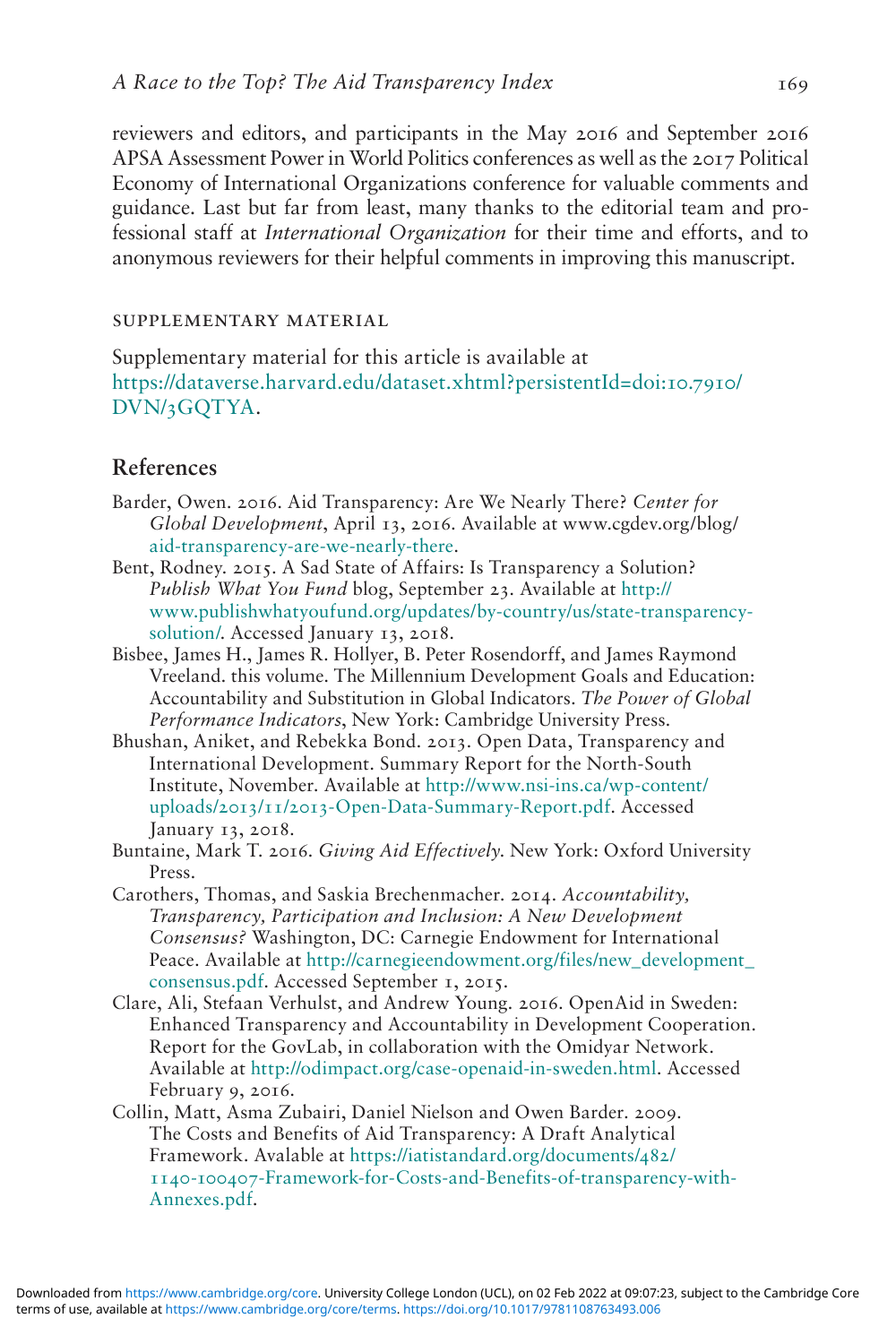Darby, Sefton. 2010. *Natural Resource Governance: New Frontiers in Transparency and Accountability*. London, UK: Transparency and Accountability Initiative, Open Society Foundation. Available at [http://www.transparency-initiative.org/uncategorized/613/](http://www.transparency-initiative.org/uncategorized/613/natural-resource-governance-new-frontiers-in-transparency-and-accountability/) [natural-resource-governance-new-frontiers-in-transparency-and-accountability/](http://www.transparency-initiative.org/uncategorized/613/natural-resource-governance-new-frontiers-in-transparency-and-accountability/). Accessed January 13, 2018.

- Doshi, Rush, Judith G. Kelley, and Best A. Simmons. 2019. The Power of Ranking: The Ease of Doing Business Indicator as a form of Social Pressure. *The Power of Global Performance Indicators*, New York: Cambridge University Press.
- Engel, Susan. 2014. The Not-So-Great Aid Debate. *Third World Quarterly* 35  $(8):1374-89.$
- Espeland, Wendy Nelson, and Michael Sauder. 2007. Rankings and Reactivity: How Public Measures Recreate Social Worlds. *American Journal of Sociology* 113 (1):1–40.
- Florini, Ann. 2007. *The Right to Know: Transparency for an Open World.* New York: Columbia University Press.
- Friends of Publish What You Fund. 2016. *How Can Data Revolutionize Development? Putting Data at the Center of US Global Development: An Assessment of US Foreign Aid Transparency*. Available at http://media.wix.com/ugd/9aoffd\_2ce18150803b48989905acabf9bb91d6.pdf. Accessed January 13, 2018.
- Gaventa, John, and Rosemary McGee. 2013. The Impact of Transparency and Accountability Initiatives. *Development Policy Review* 31 (S1):S3–28.
- George, Hannah. 2012. Raising the Bar on Transparency, Accountability and Openness. *World Bank's Inside the Web*. (Blog.) February 16. Available at [http://blogs.worldbank.org/insidetheweb/raising-the-bar-on-transparency](http://blogs.worldbank.org/insidetheweb/raising-the-bar-on-transparency-accountability-and-openness)[accountability-and-openness](http://blogs.worldbank.org/insidetheweb/raising-the-bar-on-transparency-accountability-and-openness). Accessed January 13, 2018.
- Gilardi, Fabrizio. 2002. Policy Credibility and Delegation to Independent Regulatory Agencies: A Comparative Empirical Analysis. *Journal of European Public Policy* 9 (6):873–93.
- Gulrajani, Nilima. 2011. Transcending the Great Foreign Aid Debate: Managerialism, Radicalism and the Search for Aid Effectiveness. *Third World Quarterly* 32 (2):199–216.
- Hamilton, Joni. 2015. USAID's Strategic Approach to Improving IATI Compliance. August 13. Available at [http://www.aidtransparency.net/](http://www.aidtransparency.net/news/usaids-strategic-approach-to-improving-iati-compliance) [news/usaids-strategic-approach-to-improving-iati-compliance](http://www.aidtransparency.net/news/usaids-strategic-approach-to-improving-iati-compliance). Accessed February 9, 2016.
- Hainmueller, Jens, Jonathan Mummolo, and Yiqing Xu. 2019. How Much Should We Trust Estimates from Multiplicative Interaction Models? Simple Tools to Improve Empirical Practice. *Political Analysis* (Forthcoming).
- Hanlon, Joseph, Armando Barrientos, and David Hulme. 2010. *Just Give Money to the Poor: The Development Revolution from the Global South*. Sterling, VA: Kumarian Press.
- Hansen, Heather, and Catherine Marschner. *Millennium Challenge Corporation: Principles into Practice*. Washington, DC: Millennium Challenge Corporation. Available at [https://assets.mcc.gov/content/](https://assets.mcc.gov/content/uploads/2017/05/paper-2015001163301-principles-transparency.pdf) [uploads/2017/05/paper-2015001163301-principles-transparency.pdf](https://assets.mcc.gov/content/uploads/2017/05/paper-2015001163301-principles-transparency.pdf). Accessed February 27, 2019.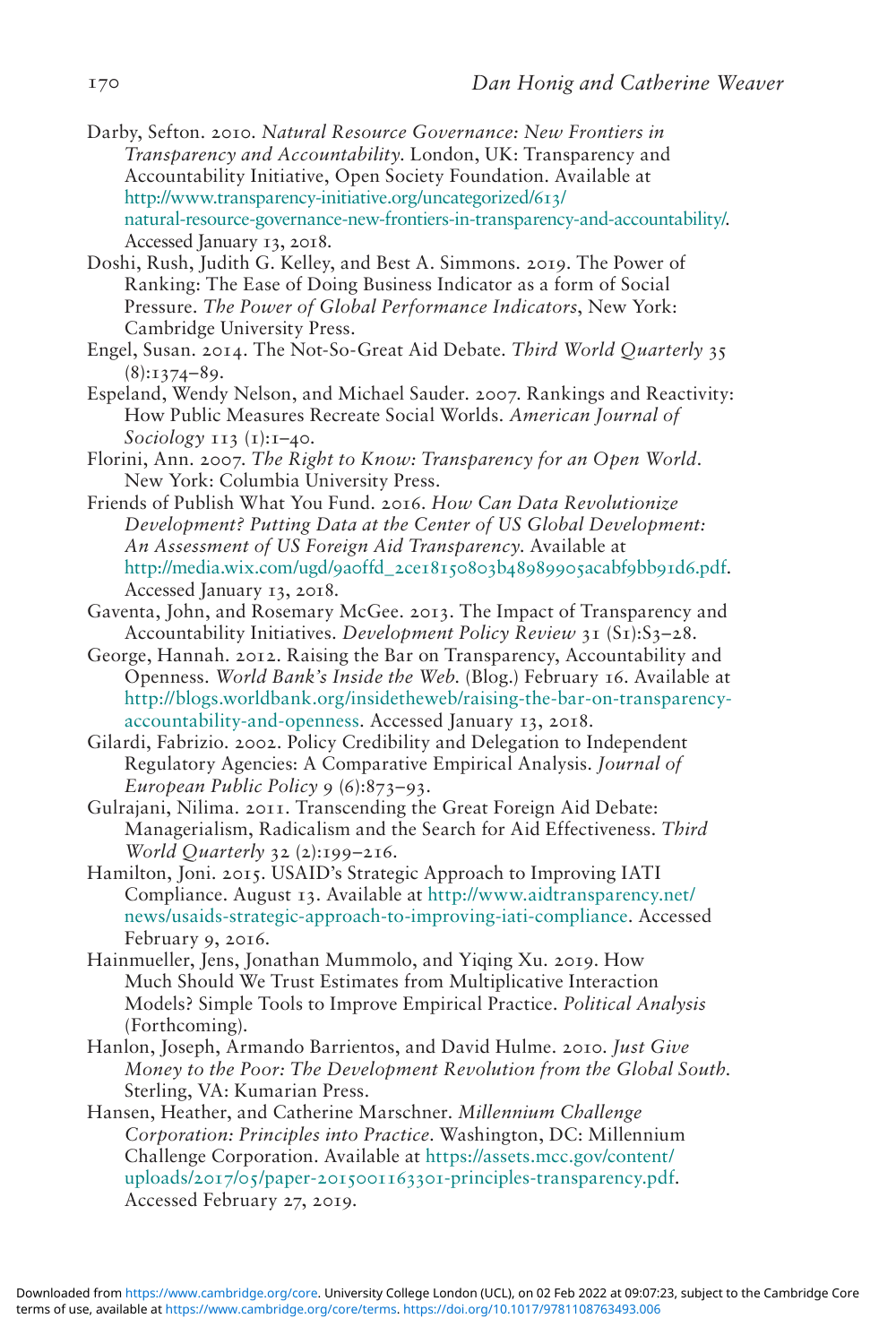- Hawkins, Darren, David A. Lake, Daniel L. Nielson, and Michael J. Tierney, eds. 2006. *Delegation Under Anarchy: States, International Organizations and Principal-Agent Theory*. Cambridge: Cambridge University Press.
- Herrling, Sheila. 2015. The Business Proposition of Open Aid Data: Why Every US Agency Should Default to Transparency. *Publish What You Fund* (blog). Available at [http://www.publishwhatyoufund.org/updates/](http://www.publishwhatyoufund.org/updates/by-country/us/business-proposition-open-aid-data-why-every-u-s-agency-should-default-transparency/) [by-country/us/business-proposition-open-aid-data-why-every-u-s-agency](http://www.publishwhatyoufund.org/updates/by-country/us/business-proposition-open-aid-data-why-every-u-s-agency-should-default-transparency/)[should-default-transparency/](http://www.publishwhatyoufund.org/updates/by-country/us/business-proposition-open-aid-data-why-every-u-s-agency-should-default-transparency/). Accessed January 13, 2018.
- Hollyer, James R., B. Peter Rosendorff, and James Raymond Vreeland. 2011. Democracy and Transparency. *Journal of Politics* 73 (4):1191–205.
	- 2014. Measuring Transparency. *Political Analysis* 22 (4):413–34.
	- 2015. Transparency, Protest, and Autocratic Instability. *American Political Science Review* 109 (4):764–84.
	- 2018a. *Information, Democracy, and Autocracy: Economic Transparency and Political (In)Stability*. Cambridge: Cambridge University Press.
	- 2018b. Transparency, Protest and Democratic Stability. *British Journal of Political Science* 1–27.
- Honig, Dan. 2018. *Navigation by Judgment: Why and When Top-Down Control of Foreign Aid Doesn't Work*. New York: Oxford University Press.
	- 2019. When Reporting Undermines Performance: The Costs of Politically Constrained Autonomy in Foreign Aid Implementation. *International Organization* 73 (1):171–201.
- Ingram, George. 2015. Making Aid Transparency a Reality. [https://www.brookings.edu/blog/up-front/2015/02/11/making-aid](https://www.brookings.edu/blog/up-front/2015/02/11/making-aid-transparency-a-reality/)[transparency-a-reality/](https://www.brookings.edu/blog/up-front/2015/02/11/making-aid-transparency-a-reality/). Accessed February 27, 2019.
- Kelley, Judith G., and Beth A. Simmons. 2014. Politics by Number: Indicators as Social Pressure in International Relations. *American Journal of Political Science* 59 (1):55–70.
	- 2019. Introduction: The Power of Global Performance Indicators. *The Power of Global Performance Indicators*. New York: Cambridge University Press.
- Kelley, Judith G. 2017. *Scorecard Diplomacy: Grading States to Influence Their Reputation and Behavior*. Cambridge: Cambridge University Press.
- Kijima, Rie and Phillip Lipscy. 2019. The Politics of International Testing. *The Power of Global Performance Indicators*. New York: Cambridge University Press.
- Koeberle, Stefan. 2016. The World Bank Is Again in the Top Ten of the Aid Transparency Index. *The World Bank Data Blog*. March 3. Available at [https://blogs.worldbank.org/opendata/](https://blogs.worldbank.org/opendata/world-bank-again-top0-aid-transparency-index) [world-bank-again-top0-aid-transparency-index](https://blogs.worldbank.org/opendata/world-bank-again-top0-aid-transparency-index).
- Koliev, Faradj, Thomas Sommerer, and Jonas Tallberg. 2019. Reporting Matters: Performance Assessment and Compliance in the ILO. *The Power of Global Performance Indicators*. New York: Cambridge University Press.
- Lee, Sung. 2016. The Data Revolution That's Reshaping American Foreign Assistance. *US Global Leadership Coalition*. (Blog). May 11. Available at [http://www.usglc.org/blog/the-data-revolution-thats-reshaping](http://www.usglc.org/blog/the-data-revolution-thats-reshaping-american-foreign-assistance/)[american-foreign-assistance/.](http://www.usglc.org/blog/the-data-revolution-thats-reshaping-american-foreign-assistance/)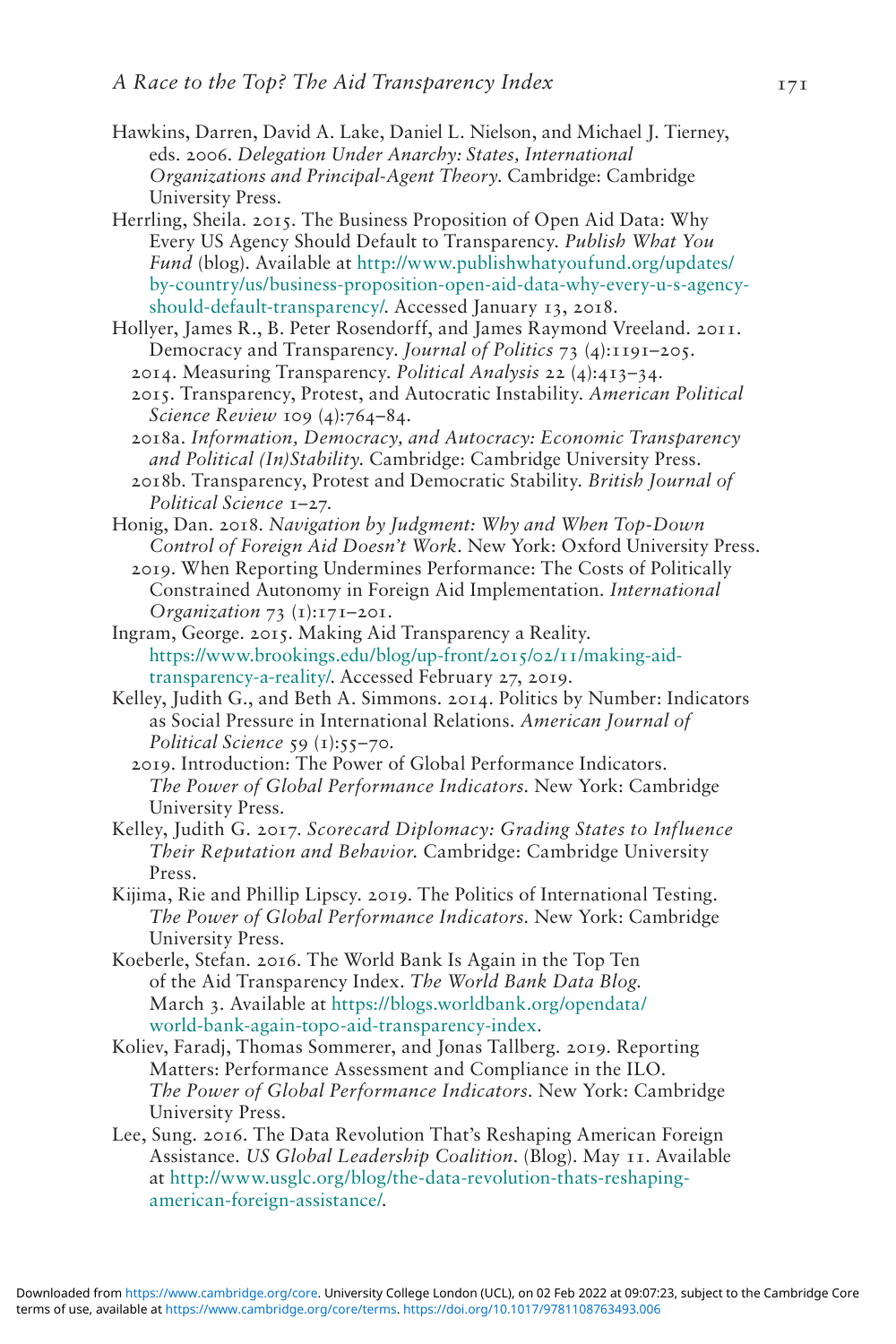- Marks, Joseph. 2012. USAID Plans to Map All Its Spending Data in Some Countries. January 19. Available at [http://www.nextgov.com/technology](http://www.nextgov.com/technology-news/2012/01/usaid-plans-to-map-all-its-spending-data-in-some-countries/50481/)[news/2012/01/usaid-plans-to-map-all-its-spending-data-in-some-countries/](http://www.nextgov.com/technology-news/2012/01/usaid-plans-to-map-all-its-spending-data-in-some-countries/50481/) [50481/](http://www.nextgov.com/technology-news/2012/01/usaid-plans-to-map-all-its-spending-data-in-some-countries/50481/). Accessed January 13, 2018.
- Morse, Julia. 2019. Blacklists, Market Enforcement, and the Global Regime to Combat Terrorist Financing. *International Organization* 73 (3).
- Mulley, Sarah. 2010. Donor Aid: New Frontiers in Transparency and Accountability. Transparency and Accountability Initiative. Available at [http://www.transparency-initiative.org/archive/wp-content/](http://www.transparency-initiative.org/archive/wp-content/uploads/2011/05/donor_aid_final1.pdf) [uploads/2011/05/donor\\_aid\\_final1.pdf](http://www.transparency-initiative.org/archive/wp-content/uploads/2011/05/donor_aid_final1.pdf). Accessed February 27, 2019.
- Nelson, Paul J. 2001. Transparency Mechanisms at the Multilateral Development Banks. *World Development* 29 (11):1835–47.
- Obama, Barack. 2009. Transparency and Open Government. Memorandum for the Heads of Executive Departments and Agencies. Available at [https://www.whitehouse.gov/sites/whitehouse.gov/files/omb/](https://www.whitehouse.gov/sites/whitehouse.gov/files/omb/memoranda/2009/m09-12.pdf) [memoranda/2009/m09-12.pdf](https://www.whitehouse.gov/sites/whitehouse.gov/files/omb/memoranda/2009/m09-12.pdf). Accessed February 27, 2019.
- Orszag, Peter. 2009. Open Government Directive. Memorandum for the Heads of Executive Departments and Agencies. Available at [https://www.treasury.gov/open/Documents/m10-06.pdf.](https://www.treasury.gov/open/Documents/m10-06.pdf) Accessed February 27, 2019.
- Publish What You Fund. 2009. Briefing Paper 1: Why Aid Transparency Matters, and the Global Movement for Aid Transparency.
	- (2011–2016). Aid Transparency Indices: 2011–2016. Available at <http://ati.publishwhatyoufund.org/>. Accessed January 13, 2018.
	- 2015a. 2015 EU Aid Transparency Review. Available at <http://ati.publishwhatyoufund.org/>. Accessed January 13, 2018.
	- 2015b. 2015 US Aid Transparency Review. Available at [http://ati.publishwhatyoufund.org/.](http://ati.publishwhatyoufund.org/) Accessed January 13, 2018. Annual Reports of the Aid Transparency Index, 2011–2017. *London:*
	- *Publish What You Fund*. Available at<http://ati.publishwhatyoufund.org/>. Accessed January 13, 2018.
	- Publish What You Fund Annual Report 2017. *London: Publish What You Fund*. Available at [https://www.publishwhatyoufund.org/](https://www.publishwhatyoufund.org/download/11964/) [download/11964/.](https://www.publishwhatyoufund.org/download/11964/) Accessed February 27, 2019.
- Roberts, Jordan and Juan Tellez. 2019. Freedom House's Scarlet Letter: Assessment Power Through Transnational Pressure. *The Power of Global Performance Indicators*, New York: Cambridge University Press.
- Saunder, Michael, and Wendy Nelson Espeland. 2009. The Discipline of Rankings: Tight Coupling and Organizational Change. *American Sociological Review* 74 (1):63–82.
- Senate Foreign Relations Committee. 2013. Full Committee Hearing: Nomination. November 19. Available at [https://www.foreign.senate.gov/](https://www.foreign.senate.gov/hearings/2013/11/19/nomination) [hearings/2013/11/19/nomination](https://www.foreign.senate.gov/hearings/2013/11/19/nomination). Accessed February 15, 2018.
- Skagerlind, Helena Hede. 2019. Power in Global Development Policy: The Millennium Development Goals. *The Power of Global Performance Indicators*, New York: Cambridge University Press.
- Thier, Alex, and Angelique Crumbly. 2015. It's Clear: Transparency Works. *USAID Blogs*, July 2. Available at [https://blog.usaid.gov/2015/07/](https://blog.usaid.gov/2015/07/its-clear-transparency-works/) [its-clear-transparency-works/](https://blog.usaid.gov/2015/07/its-clear-transparency-works/). Accessed January 13, 2018.